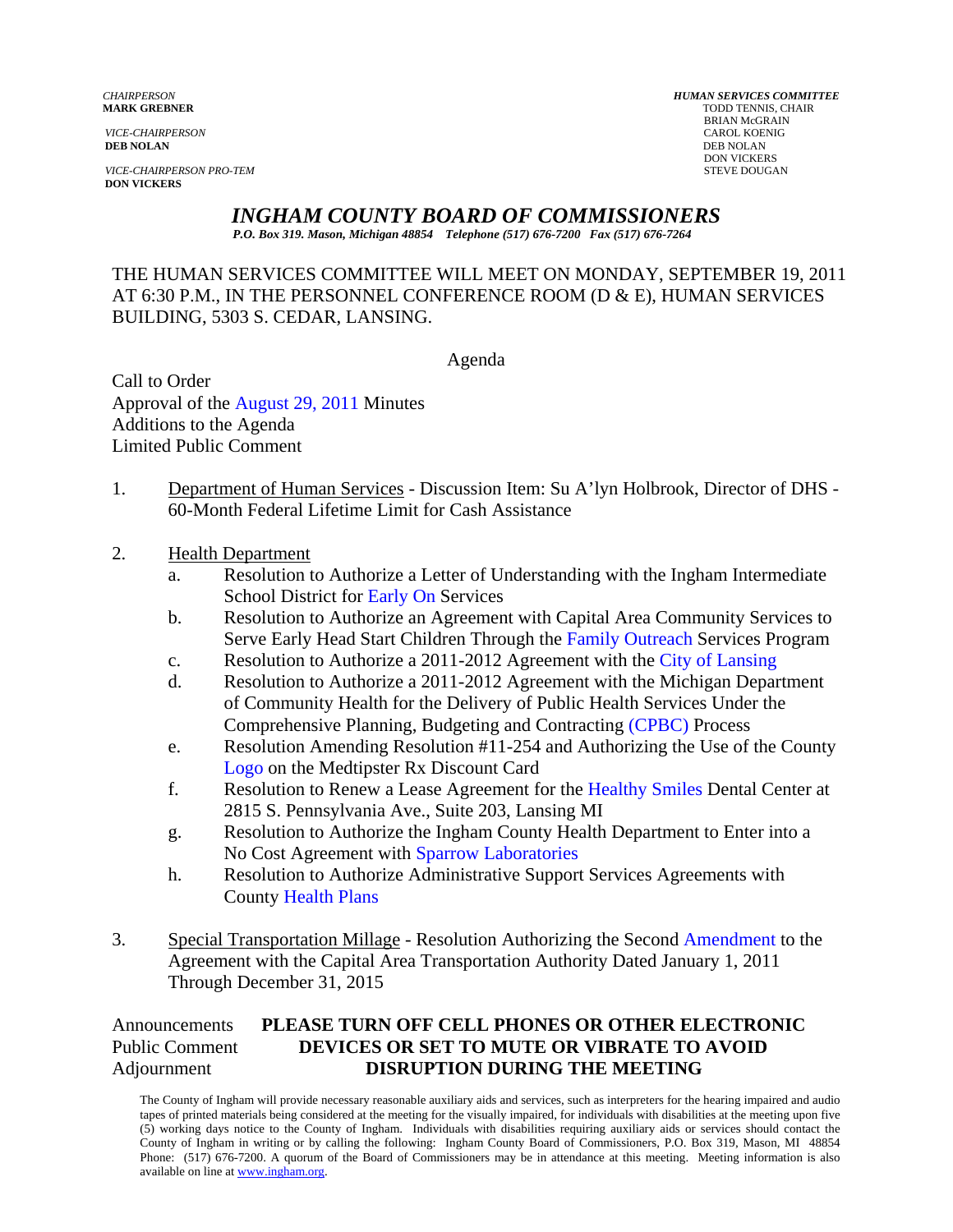#### HUMAN SERVICES COMMITTEE August 29, 2011 **Minutes**

<span id="page-1-0"></span>Members Present: Todd Tennis, Brian McGrain, Carol Koenig, Deb Nolan, Don Vickers, Steve Dougan, and Board Chairperson Grebner. Members Absent: None Others Present: Jared Cypher, Becky Bennett, Mary Lannoye, Teri Morton, Vince Dragonetti, Dean Sienko, Randy Marwede, Chuck Gray, John Neilsen, Donald Lehman, Gary Van Norman, Randy Rauch, Sarah Lindquist,

The meeting was called to order by Chairperson Tennis at 6:01 p.m. in the Personnel Conference Room "D & E" of the Human Services Building, 5303 S. Cedar Street, Lansing.

Approval of the August 15, 2011 Minutes The August 15, 2011 Minutes were approved as submitted.

Marian Owen, and others.

Additions to the Agenda None.

Limited Public Comment

Chuck Gray, Chairman UAW TOPS, asked the Committee before making any final decisions to re-evaluate the positions that will change or be eliminated.

Comm. Dougan disclosed that he is on the Tri-County Office on Aging, Consortium Board.

Chairperson Tennis asked the Department Heads who are accepting of their recommended budget to please stand and state their approval. The following were present and accepted the 2012 recommended budget:

- 1. Budget Hearings
- a. Veteran Affairs Randy Marwede
- b. Tri-County Office on Aging Marian Owen
- d. Mid-South Substance Abuse Gary Van Norman
- h. Department of Human Services Randy Rauch
- l. Central Michigan 2-1-1 Alliance Sarah Lindquist

Mr. Cypher stated that although not present the following departments were accepting of their budget:

- e. Medical Care Facility
- j. Community Mental Health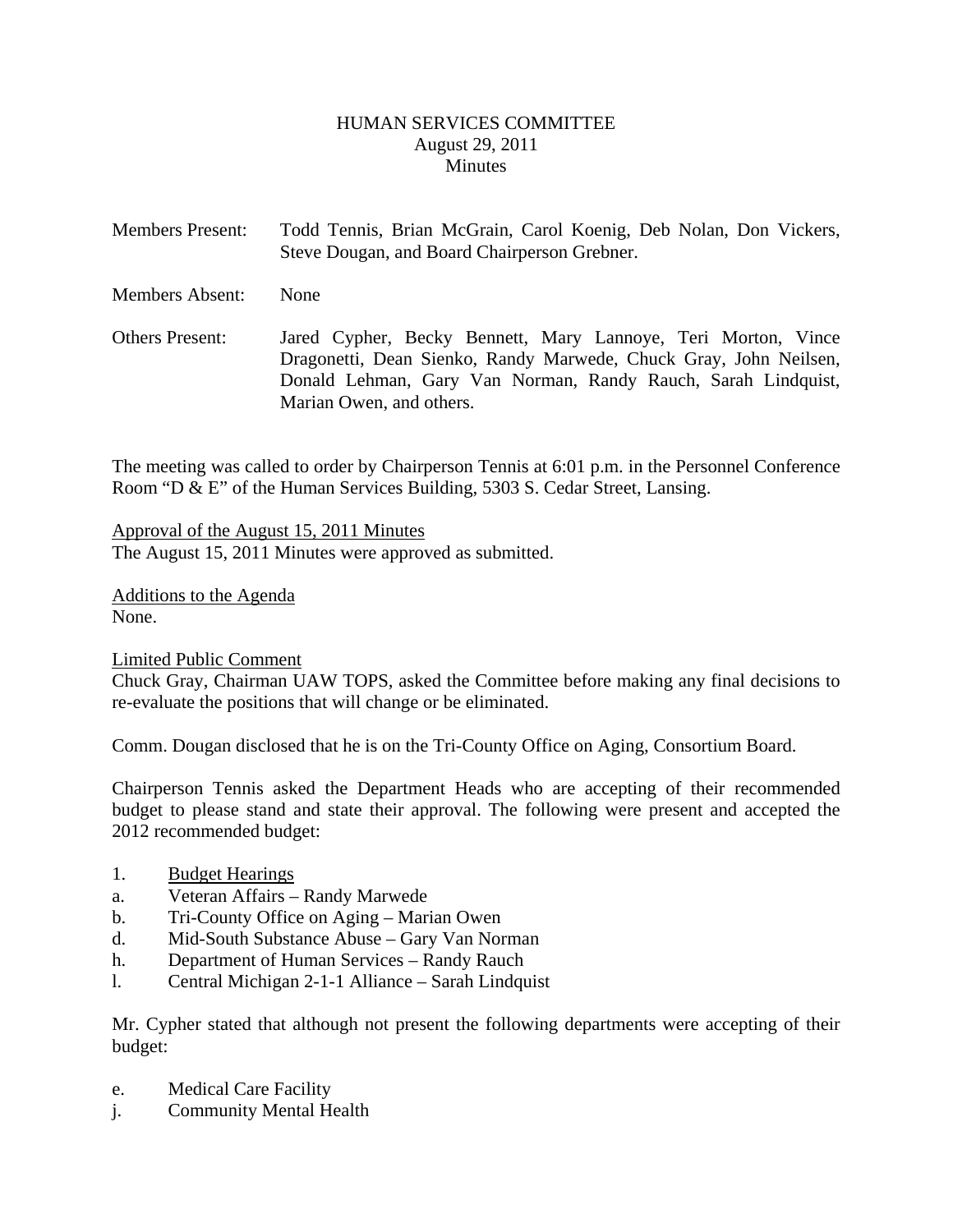#### MOVED BY COMM. VICKERS, SUPPORTED BY COMM. MCGRAIN, TO APPROVE THE CONTROLLER'S RECOMMENDED BUDGET FOR THE FOLLOWING DEPARTMENTS:

## 1. Budget Hearings

- a. Veteran Affairs
- b. Tri-County Aging Consortium
- c. Transportation Millage
- d. Mid-South Substance Abuse
- e. Medical Care Facility
- h. Department of Human Services
- j. Community Mental Health
- l. Central Michigan 2-1-1 Alliance

## MOTION CARRIED UNANIMOUSLY. Absent: Comm. Koenig

Comm. Dougan asked Marion Owen, Tri-County Office on Aging to introduce her Deputy Director. Ms. Owen introduced Sara Aikman.

1. Budget Hearings f. Medical Examiner

Dr. Sienko stated that the Department is supportive of the Controller's recommended budget.

Dr. Sienko provided an update on the contract with Sparrow, and that Sparrow is doing more autopsies than he originally anticipated. He stated that he is now in discussions with Sparrow to amend the contract and has requested they contact him before an autopsy is performed. There was a discussion of the number of autopsies and the associated costs.

Dr. Sienko explained the required procedures of a forensic pathologist and medical examiner, as well as, reasons for an autopsy. Comm. Grebner suggested introducing a procedure requiring a County representative/employee to approve autopsies before they are performed.

Dr. Sienko stated that he would be attending three more meetings before he retires, and hopes to have an amended contract prior to his retirement.

#### MOVED BY COMM. MCGRAIN, SUPPORTED BY COMM. VICKERS, TO APPROVE THE CONTROLLER'S RECOMMENDED BUDGET FOR THE MEDICAL EXAMINER.

#### MOTION CARRIED UNANIMOUSLY. Absent: Comm. Koenig

g. Health Department

Dr. Sienko stated that the Department is supportive of the Controller's recommended budget; however, there is concern about the costs related to the electronic health records transition in January 2012. He explained that other facilities had experienced complications and a decrease in productivity during the transition period.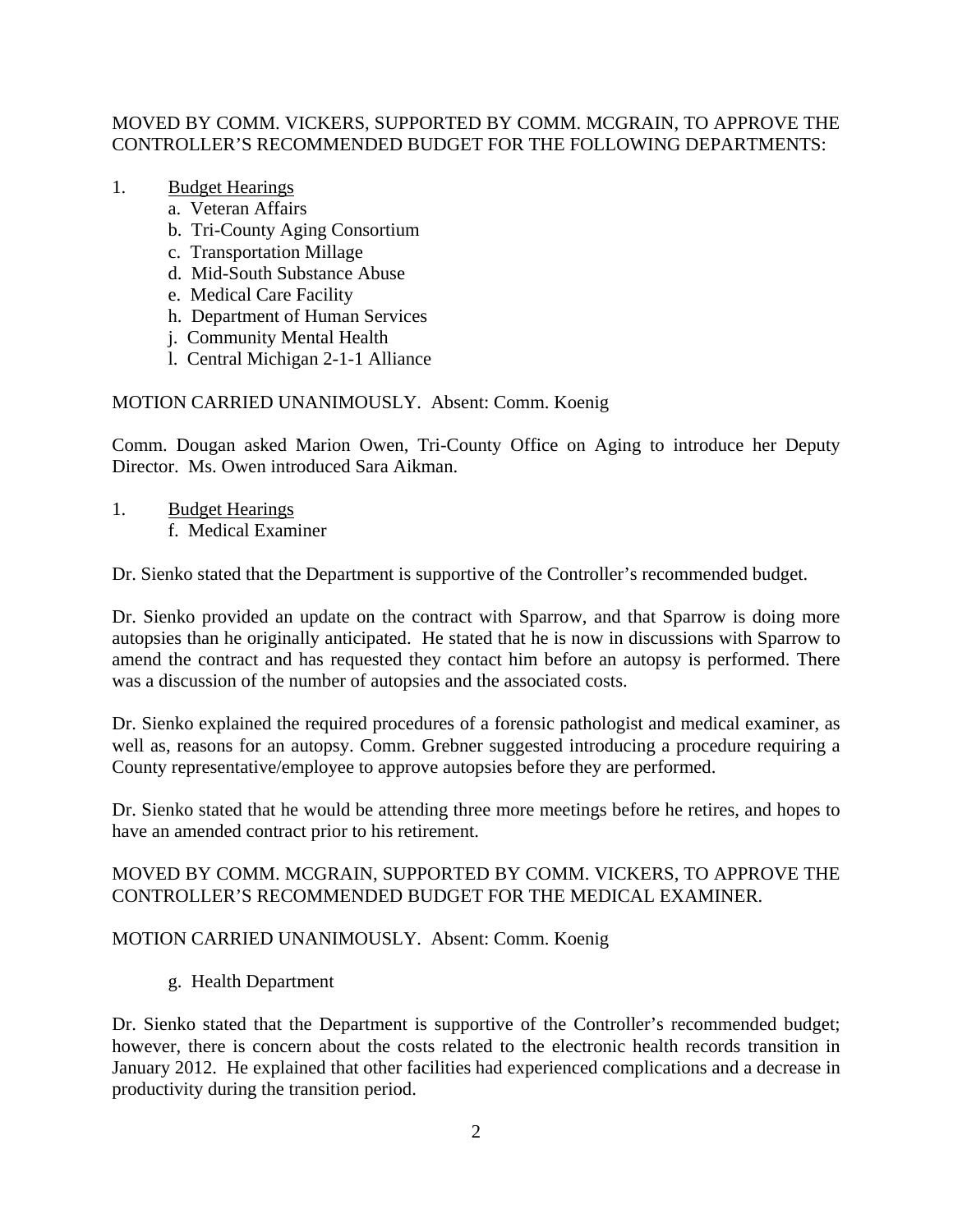Comm. Vickers asked for more information about the Access to Health Project. Dr. Canady explained the project began in the 90's from the Community Voices and around the establishment of the Ingham Health Plan. The project has evolved to be a more comprehensive project that looks at issues of health equity, access, social justice and provisions for public health services broadened. The activities are primarily budgeted through a Kellogg Foundation Grant. There was a discussion of costs funded by the General Fund, and the number of meetings attended and facilitated.

Comm. Dougan asked if 3.5 positions were to be eliminated and how many of those are UAW. Dr. Sienko stated the positions are UAW TOPS, and a Medical Examiner Administrative Assistant will be eliminated. Dr. Canady stated the Vision and Hearing Technician and Family/Child Advocate positions will be eliminated and she explained the restructuring within the Department.

(Comm. Koenig arrived at 6:19 p.m.)

#### MOVED BY COMM. VICKERS, SUPPORTED BY COMM. NOLAN, TO APPROVE THE CONTROLLER'S RECOMMENDED BUDGET FOR THE HEALTH DEPARTMENT.

#### MOTION CARRIED UNANIMOUSLY.

i. Cooperative Extension

Donald Lehman, MSU Extension stated that they were accepting of the budget.

Comm. Dougan asked for clarification of the MSU Extension assessment credit. Ms. Lannoye stated in general it is a change in the way MSU contracts with the County. Mr. Lehman explained the assessment credit is for the County funded 4-H Program Assistant and if the assistant were funded by the MSU Extension there would not be a credit.

Comm. Vickers asked if Mr. Daniel Hudson, MSU Extension Educator has been replaced. Mr. Lehman stated the position will not be filled, and directly Mr. Silva, a MSU Extension Educator from Eaton County has been providing services on a regular basis.

Comm. Nolan asked for clarification of the funding for the Community Coalition for Youth. Ms. Lannoye stated the \$10,000 is revenue received from the city of Lansing.

#### MOVED BY COMM. VICKERS, SUPPORTED BY COMM. NOLAN, TO APPROVE THE CONTROLLER'S RECOMMENDED BUDGET FOR THE COOPERATIVE EXTENSION.

#### MOTION CARRIED UNANIMOUSLY.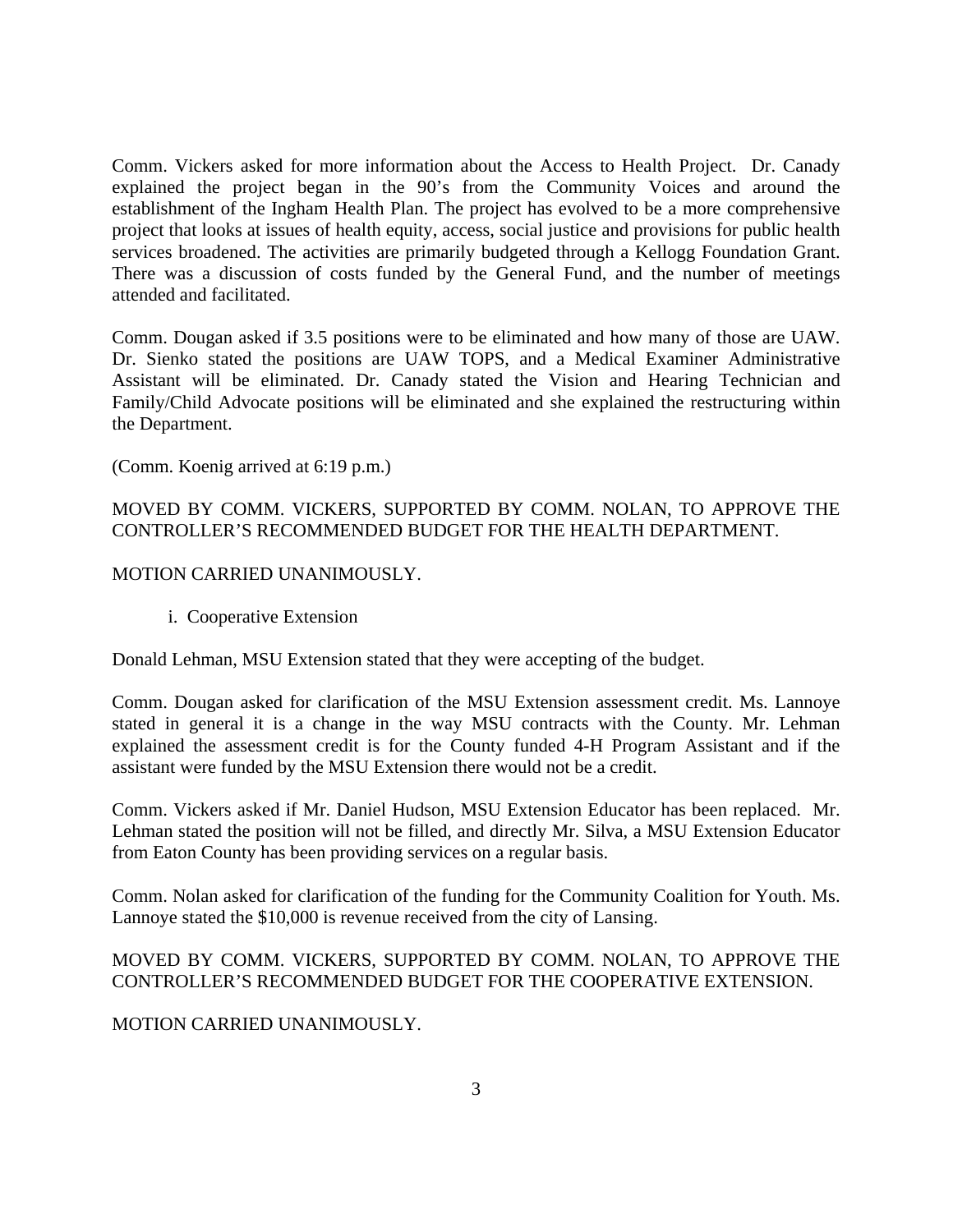#### k. Community Agencies

Mr. Cypher stated this is a continuation of last year. Comm. Vickers expressed his concern that the funds only be used for basic needs. Chairperson Tennis stated the approval for the Community Agencies is not to approve the agencies applications, but, is for the potential total dollar amount. He stated each agencies application would be reviewed and in November the allocation of funds will be approved or rejected. Comm. McGrain noted that the agencies were not fully funded last year.

## MOVED BY COMM. KOENIG, SUPPORTED BY COMM. MCGRAIN, TO APPROVE THE CONTROLLER'S RECOMMENDED BUDGET FOR THE COMMUNITY AGENCIES.

#### MOTION CARRIED UNANIMOUSLY.

#### 2. Final Ranking

Comm. McGrain noted that grant funding for Impact is ending and suggested it be considered for the "Z" List. Ms. Lannoye stated it was her understanding that DHS had requested General Fund money for Impact to make up for the CMH loss revenue. Mr. Cypher clarified that in the DHS budget is a continuation of funding from 2011.

No items were placed on the "Z" list.

#### Announcements

Chairperson Tennis stated that the search for a Health Officer has begun and there have been a handful of responses. He noted that applications will be accepted until September 9, 2011 and interviews will take place a few weeks later. The Commissioners discussed scheduling a date for interviews. Chairperson Tennis asked for anyone with a scheduling conflict please let him know.

Ms. Lannoye provided a handout of the "2012 Controller Recommended Position Changes/Eliminations". She noted this list was sent to all the unions.

Public Comment None.

The meeting adjourned at approximately 6:55 p.m.

Respectfully submitted,

Julie Buckmaster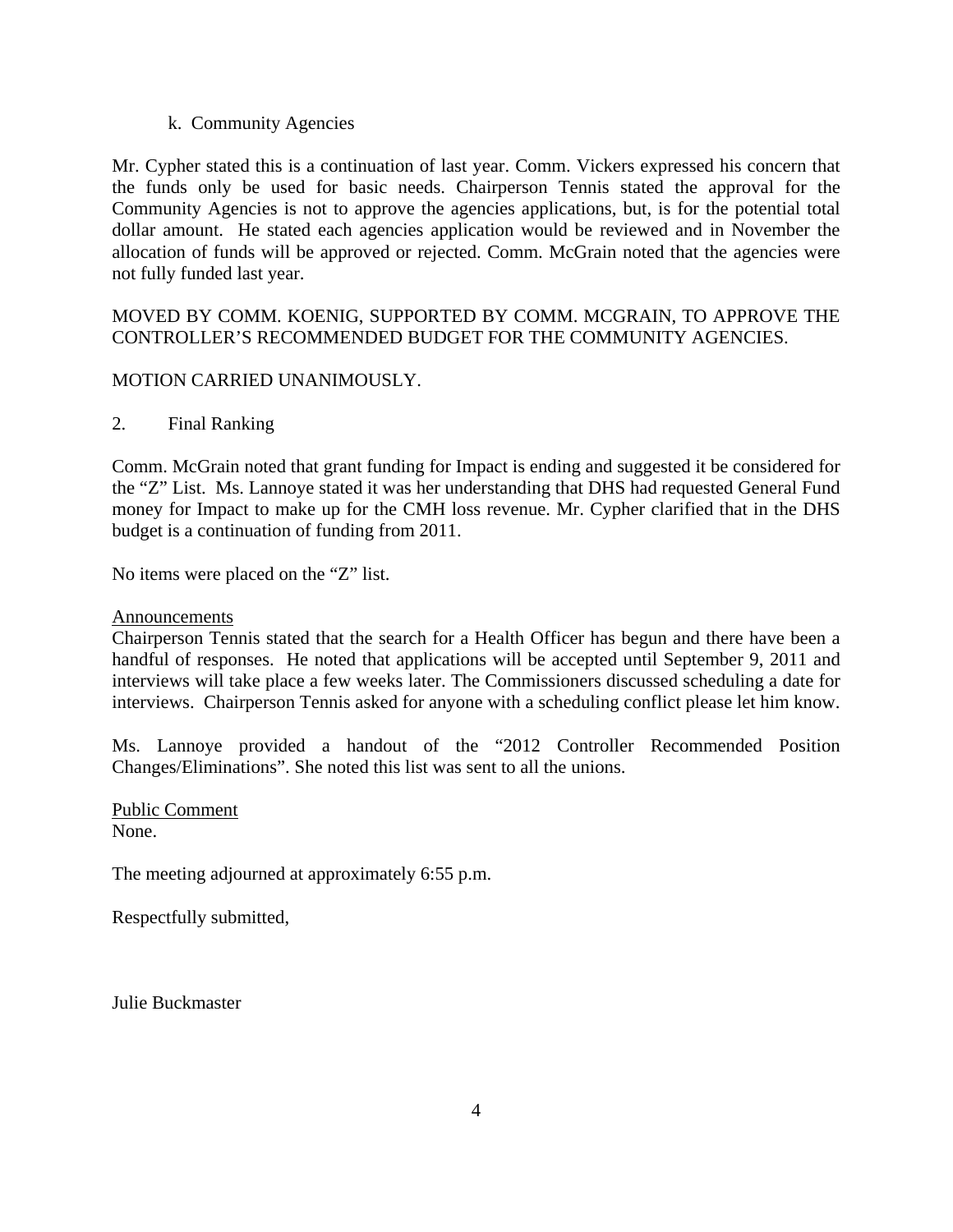# **SEPTEMBER 19, 2011 HUMAN SERVICES AGENDA STAFF REVIEW SUMMARY**

## **ACTION ITEMS:**

## **The Assistant Deputy Controller is recommending approval of the following resolutions:**

## **2. Health Department**

*a. Resolution to Authorize a Letter of Understanding with the Ingham Intermediate School District for Early On Services* 

This resolution authorizes a continuation of the partnership with Ingham Intermediate School District to provide Early On services to high risk infants and children. The proposed letter of understanding offers Ingham County \$108,868 in Early On funds to compensate the Public Health Nursing Division for 1.25 FTE staff costs.

#### *b. Resolution to Authorize an Agreement with Capital Area Community Services to Serve Early Head Start Children Through the Family Outreach Services Program*

This resolution authorizes an agreement with Capital Area Community Services (CACS) to continue home visiting outreach services to the Early Head Start population through the Health Department's Family Outreach Services Program. CACS is providing \$82,774 to support these services, which are provided by two existing staff persons at the Health Department. The term of the proposed agreement is August 1, 2011 to July 31, 2012. The agreement requires the Department to provide in-kind support valued at \$20,694 in the form of supervisor salary and benefits, indirect costs, and facilities.

## *c. Resolution to Authorize a 2011-2012 Agreement with the City of Lansing*

This resolution authorizes an agreement with the City of Lansing to provide financial support for various services provided by or through the Ingham County Health Department that benefit Lansing residents. For this year's agreement the City is offering \$90,000. The supported services include:

- 1. Adult Health/STI Clinic \$1,000
- 2. Health Care Access \$11,000
- 3. Child Care Scholarship Program \$47,000
- 4. High Risk Adolescent Program \$21,000
- 5. Community Coalition for Youth \$10,000
- *d. Resolution to Authorize a 2011-2012 Agreement with the Michigan Department of Community Health for the Delivery of Public Health Services Under the Comprehensive Planning, Budgeting and Contracting (CPBC) Process*

This resolution authorizes the agreement for the delivery of public health services under the Comprehensive Planning, Budgeting and Contracting (CPBC) Process. The process is the principal mechanism for clarifying the role and responsibilities of the state and local governments. The agreement serves as the vehicle for accepting almost \$5.0 million in state and federal grant and formula funding to support a number of public health services. The public health services to be delivered under this Agreement include Local Public Health Operations, Community Health Assessment activities and categorical programs. Funding levels are included in the Health Department's FY 2012 budget proposal. The resolution also authorizes subcontracts in the Breast and Cervical Cancer Control Program. These all consist of state and federal funds and are included in the Department's FY 2012 budget request. In addition, the resolution includes authorization for a number of service contracts to perform outreach activities to potential and current Medicaid beneficiaries. See the memorandum accompanying the resolution for more details.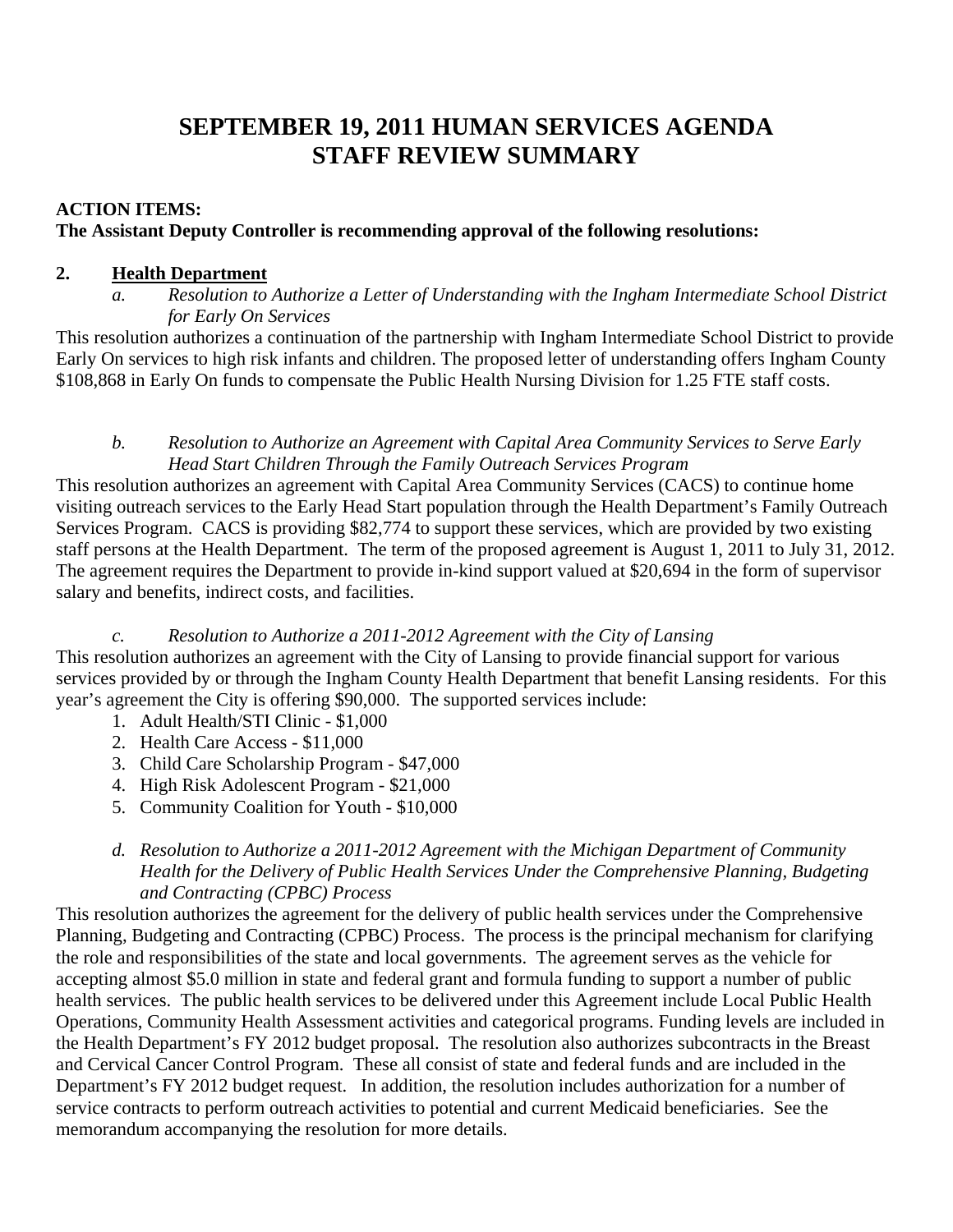#### *e. Resolution Amending Resolution #11-254 and Authorizing the Use of the County Logo on the Medtipster Rx Discount Card*

This resolution amends Resolution #11-254 to authorize use of the Ingham County logo on the 4D Medtipster Rx Discount Card.

## *f. Resolution to Renew a Lease Agreement for the Healthy Smiles Dental Center at 2815 S. Pennsylvania Ave., Suite 203, Lansing MI*

This resolution will renew the lease for the Healthy Smiles Dental Center for three years commencing January 1, 2011 and terminating December 31, 2013. The base monthly rent will increase by 1.0% each year. The annual rent and utility cost for the above base term will be as follows:

| 1/1/11 to 12/31/11     | $$12.73$ /sq. ft. | $$2,459.35/mol + $370.95/mol$ for utilities     |
|------------------------|-------------------|-------------------------------------------------|
| $1/1/12$ to $12/31/12$ | $$12.85$ /sq. ft. | $$2,483.94/mol + $386.93/mol$ for utilities     |
| $1/1/13$ to $12/31/13$ | $$12.98$ /sq. ft. | $$2,508.78$ /mo. $+ $402.90$ /mo. for utilities |

## *g. Resolution to Authorize the Ingham County Health Department to Enter into a No Cost Agreement with Sparrow Laboratories*

This resolution authorizes an agreement with Sparrow Laboratories (Sparrow) for phlebotomy services. Sparrow will provide the ICHD CHCN with a Laboratory Director, which is required of every Health Department in Michigan, effective October 1, 2011. In addition to providing a Laboratory Director, Sparrow will also staff a phlebotomist to receive orders, collect, process and prepare samples, Monday through Friday, 40 hours per week. Sparrow will provide all supplies, materials, equipment and furniture required to collect and process specimens and provide a computer terminal and printer for transmission/receiving of test results. Sparrow will also provide a bi-directional interface to the ICHD CHCN's Electronic Health Record. Sparrow will bill Medicaid or Medicare whenever indicated by the County.

*h. Resolution to Authorize Administrative Support Services Agreements with County Health Plans*  This resolution authorizes new agreements, or authorizes amendments to extend existing agreements, for administrative support services with the community health plans. The period of the agreements, or amendments, will be October 1, 2011 through September 30, 2012. These agreements will automatically renew at the end of the term unless either party provides notice otherwise.

## **3. Special Transportation Millage**

## *Resolution Authorizing the Second Amendment to the Agreement with the Capital Area Transportation Authority Dated January 1, 2011 through December 31, 2015*

This resolution authorizes the second amendment to the agreement with the Capital Area Transportation Authority (CATA) for the time period of January 1, 2011 through December 31, 2015; specifically the scope of services which will be effective from October 1, 2011 through September 30, 2012. For the period October 1, 2011 through September 30, 2012 the County will reimburse CATA as set forth in the attached Scope of Services. The amount to be reimbursed will not exceed the amount of millage funds available. A maximum of \$2,590,451 will be used to pay the actual expenses of operating, administrating and marketing Spec-Tran. A maximum of \$625,000 of the funds will be used to pay for the actual expenses of operating, administering and marketing CATA Rural Services. The amount of \$108,436 will be retained by the County for the operation of a vehicle used to transport area veterans to VA Hospitals in the region in the County's 2012 Fiscal Year.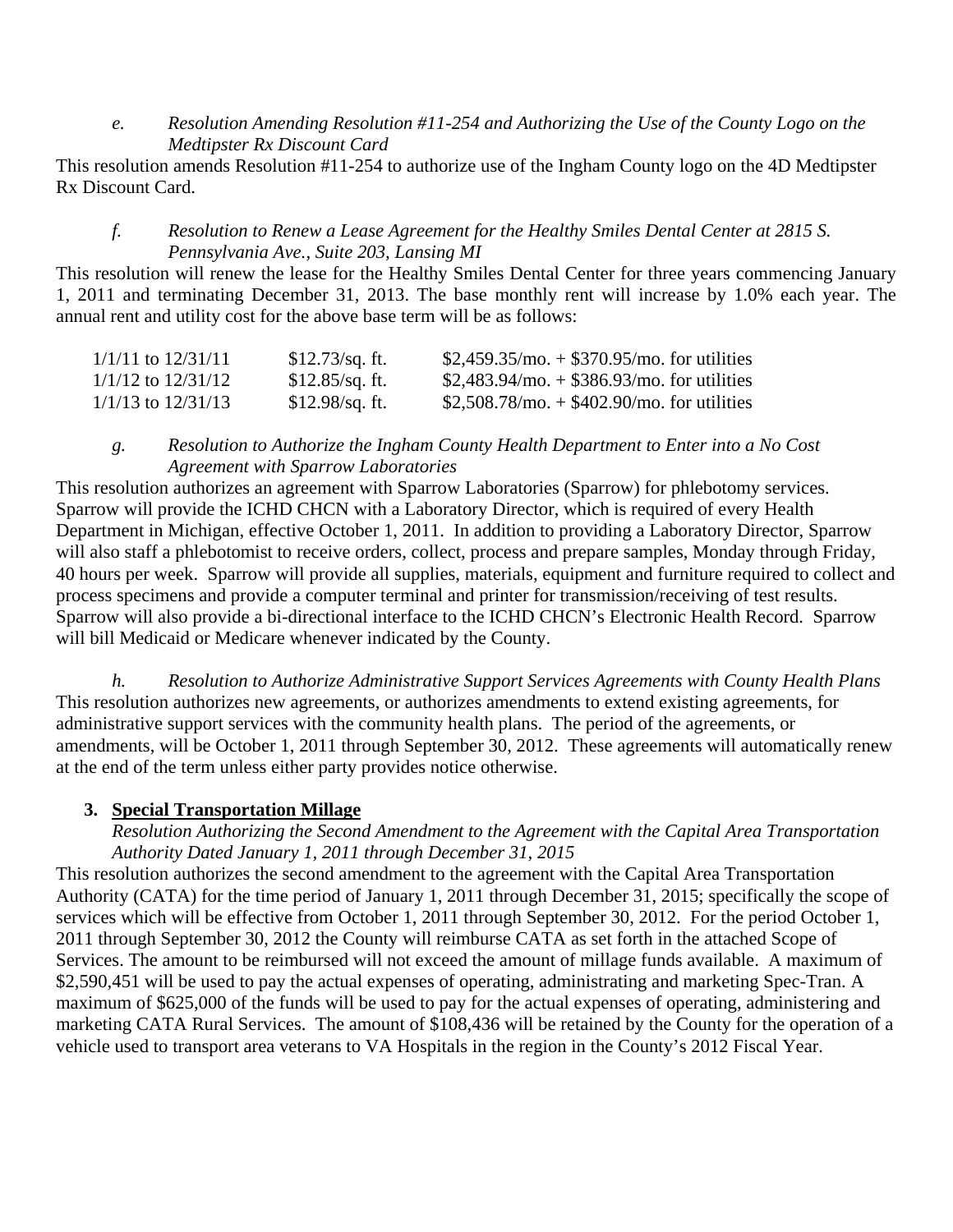**Agenda Item 2a** 

## M E M O R A N D U M

<span id="page-7-0"></span>

| TO:          | <b>Human Services Committee</b><br><b>Finance Committee</b>                                                         |
|--------------|---------------------------------------------------------------------------------------------------------------------|
| <b>FROM:</b> | Dean G. Sienko, MD, MS, Health Officer                                                                              |
| DATE:        | September 8, 2011                                                                                                   |
| RE:          | Resolution to Authorize a Letter of Understanding with Ingham Intermediate School District for<br>Early On Services |

The Ingham Intermediate School District is the local administrator for the Early On program in Ingham County. Early On is a program serving infants and children from birth to age 3 years, who have medical diagnoses that put them at risk for developmental delays. Children may also be referred to the program for suspected developmental delays.

The Public Health Nursing division has partnered with the Ingham ISD to provide Early On services to high risk infants and children since 1993. The Public Health Nursing staff offer a unique skill set to evaluate the child's medical issues along with knowledge of normal growth and development. Evaluations are done, anticipatory guidance is given, and families are referred to community resources to assist them in caring for their child. Early On children are served in their "natural environment", which is usually their home, and activities to stimulate their development are incorporated into daily routines.

The Ingham Intermediate School District has requested a continuation of this partnership, and has submitted a Letter of Understanding, which offers Ingham County \$108,868 in Early On funds to compensate the Public Health Nursing Division for 1.25 FTE staff costs.

I recommend that Board of Commissioners authorize the Letter of Understanding with the Ingham Intermediate School District.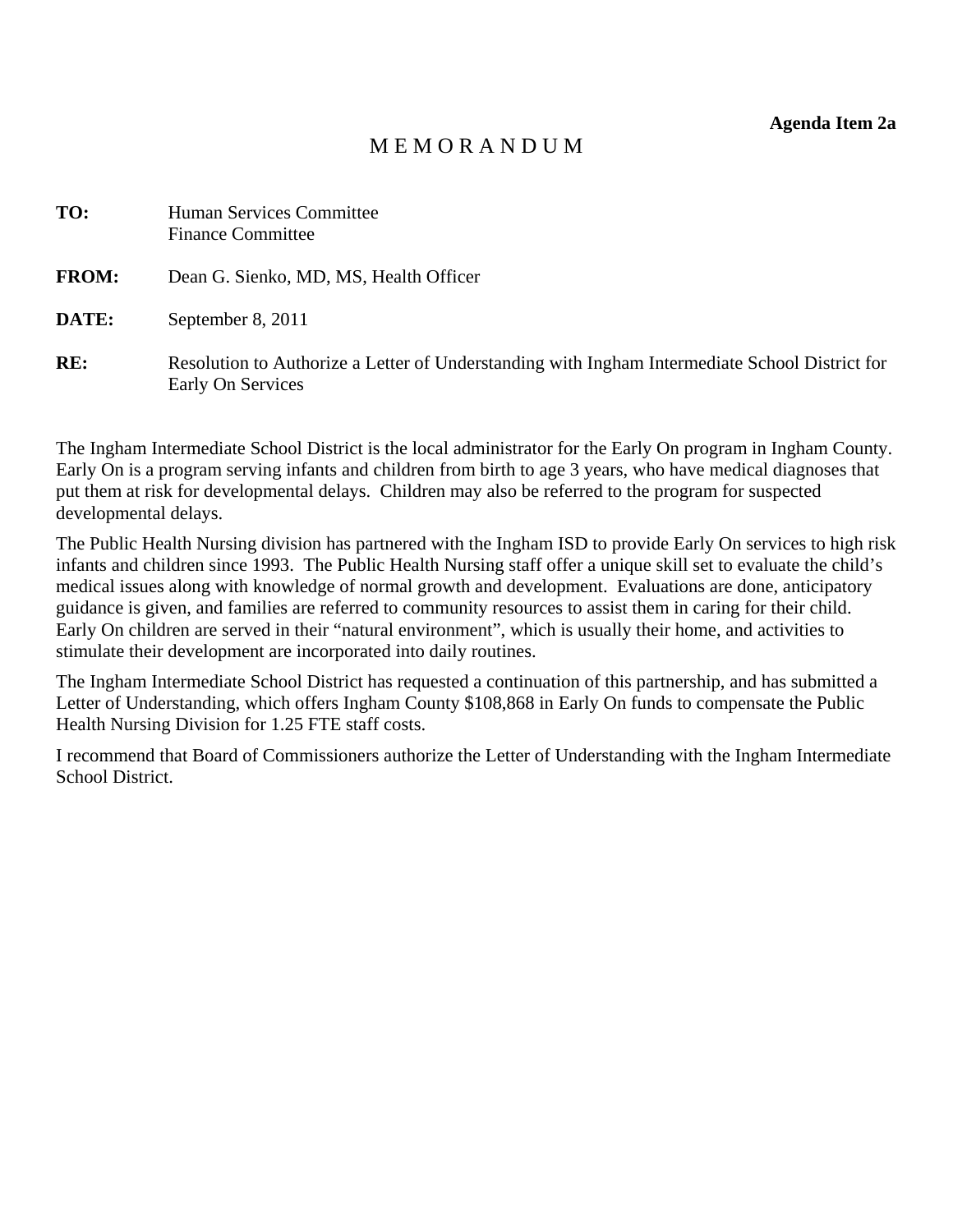## INGHAM COUNTY BOARD OF COMMISSIONERS

## **RESOLUTION TO AUTHORIZE A LETTER OF UNDERSTANDING WITH THE INGHAM INTERMEDIATE SCHOOL DISTRICT FOR EARLY ON SERVICES**

WHEREAS, the Ingham Intermediate School District is the local administrator of Michigan's Early On program, a program to identify and serve high risk infants and children from birth through three years of age; and

WHEREAS, the Health Department's Public Health Nursing division serves as an important resource to identify health and developmental concerns in high risk infants and children; and

WHEREAS, the Ingham Intermediate School district partners with the Public Health Nursing division to provide services to high risk infants and children referred for Early On services; and

WHEREAS, the Ingham County Board of Commissioners has authorized an Early On Memorandum of Understanding each year since 1993, most recently enacted by Resolution #10-231; and

WHEREAS, the Intermediate School District proposes to execute a new Letter of Understanding for Public Health Nursing Early On service coordination services for FY 2011-2012; and

WHEREAS, the Health Officer recommends that the Board of Commissioners authorize an agreement with the Intermediate School District to accept the funds and provide the supportive services.

THEREFORE BE IT RESOLVED, that the Ingham County Board of Commissioners authorizes an agreement with the Ingham Intermediate School District to provide up to \$108,868 in Early On funds to reimburse Ingham County for Public Health Nursing services to high risk infants and children.

BE IT FURTHER RESOLVED, that the period of the agreement shall be July 1, 2011 through June 30, 2012.

BE IT FURTHER RESOLVED, that the Board Chairperson is authorized to sign the agreement and to sign any documents that might be required by the Intermediate School District, after review by the County Attorney.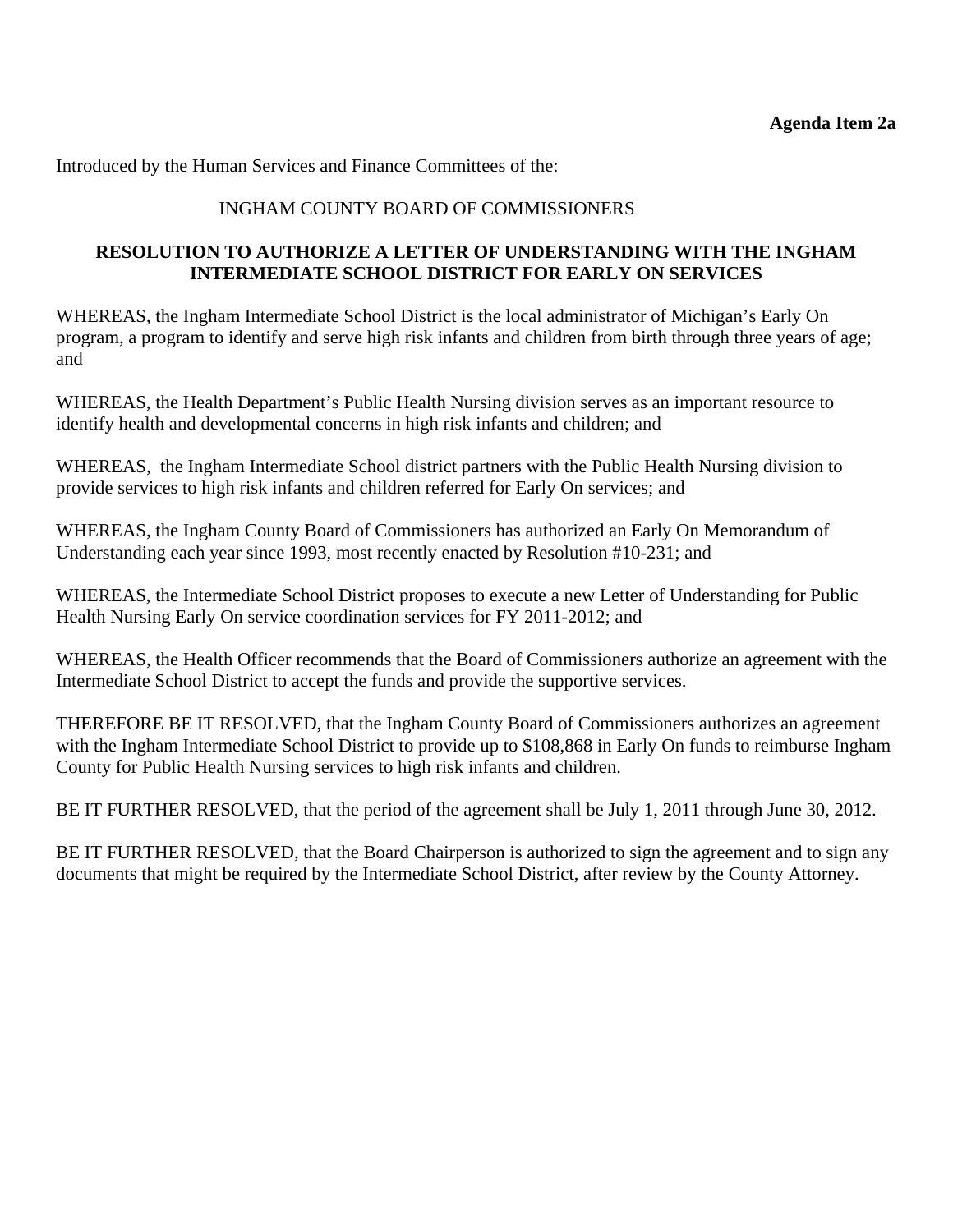#### **Agenda Item 2b**

## **MEMORANDUM**

<span id="page-9-0"></span>

| TO:   | Human Services Committee<br><b>Finance Committee</b>                  |
|-------|-----------------------------------------------------------------------|
| FROM: | Dean G. Sienko, M.D., Health Officer                                  |
| DATE: | September 8, 2011                                                     |
| RE:   | Authorization to Enter into an Agreement with CACS – Early Head Start |

This is a resolution to authorize an agreement with Capital Area Community Services (CACS) to continue home visiting outreach services to the Early Head Start population through the Health Department's Family Outreach Services Program.

CACS has developed programming for a younger population of low-income, at-risk children through Federal grants and has contracted with the Family Outreach Services Program to deliver home-based services to these children and their families since the program's inception.

CACS is providing \$82,774.00 to support these services, which are provided by two existing staff persons at the Health Department. The term of the proposed agreement is August 1, 2011 to July 31, 2012.

The agreement requires the Department to provide in-kind support valued at \$20,694.00 in the form of supervisor salary and benefits, indirect costs, and facilities. Previous experience has demonstrated our ability to support the in-kind requirements outlined in the agreement.

I recommend that the Board of Commissioners adopt the attached resolution and authorize the agreement with CACS.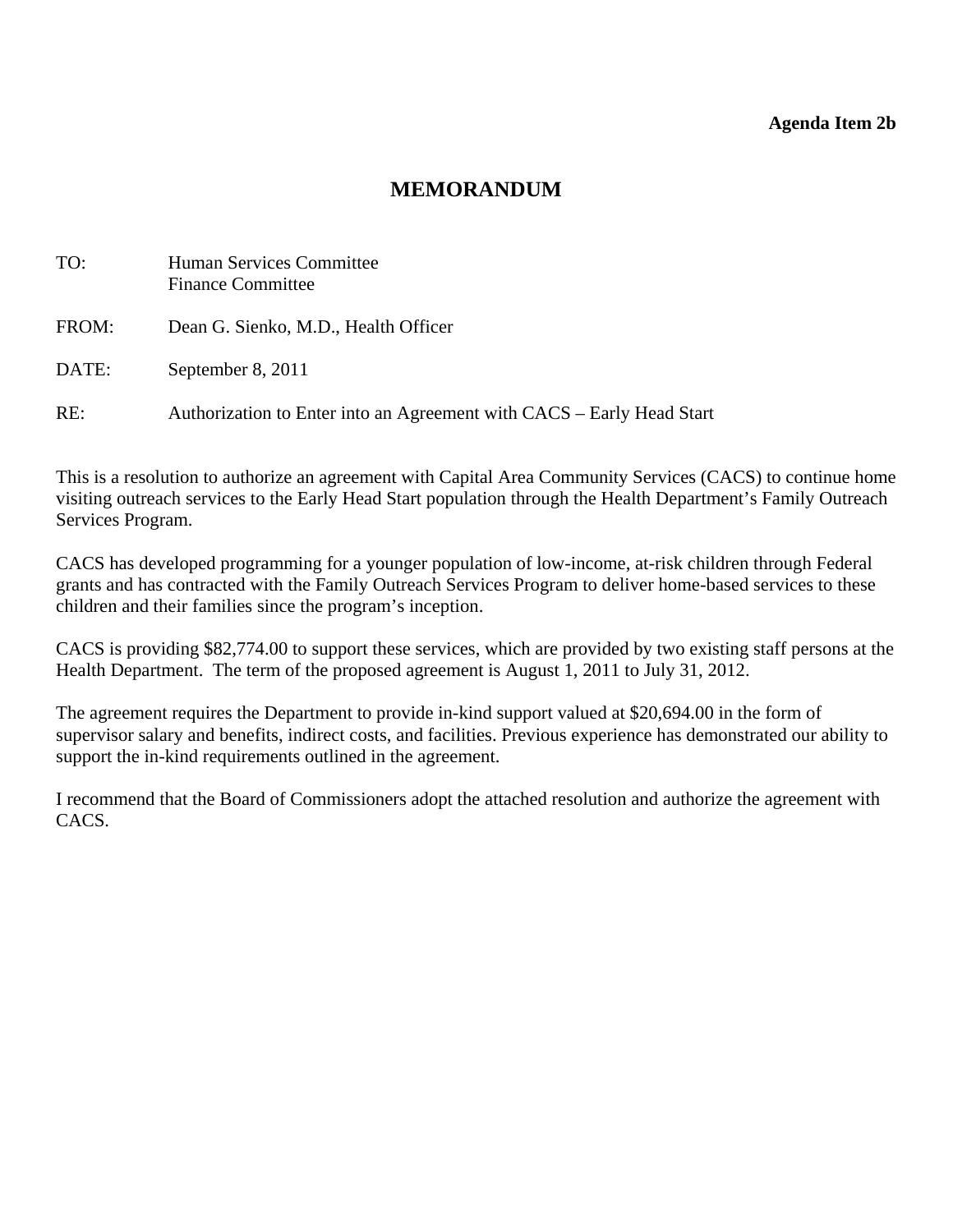## INGHAM COUNTY BOARD OF COMMISSIONERS

#### **RESOLUTION TO AUTHORIZE AN AGREEMENT WITH CAPITAL AREA COMMUNITY SERVICES TO SERVE EARLY HEAD START CHILDREN THROUGH THE FAMILY OUTREACH SERVICES PROGRAM**

WHEREAS, Capital Area Community Services (CACS) manages the Early Head Start Program to provide education and support to high risk families with children from birth through the child's third year of life; and

WHEREAS, since 2002, CACS has contracted with Ingham County to incorporate a home visiting outreach component to the programming through Family Outreach Services (FOS); and

WHEREAS, Capital Area Community Services has proposed to continue the services for the period of August 1, 2011 to July 31, 2012; and

WHEREAS, the Health Department has proposed to continue such programming as part of its Family Outreach Services; and

WHEREAS, the Health Officer has advised that this agreement is anticipated in the 2012 Budget and has recommended that the Board of Commissioners authorize the continuation of the agreement with Capital Area Community Services.

THEREFORE BE IT RESOLVED, that the Ingham County Board of Commissioners authorizes an agreement with Capital Area Community Services to provide home visiting outreach services to support the Early Head Start Program.

BE IT FURTHER RESOLVED, that the period of the agreement will be August 1, 2011 to July 31, 2012.

BE IT FURTHER RESOLVED, that Capital Area Community Services will provide Ingham County with up to \$82,774.00, to support home visiting outreach services to the Early Head Start Program.

BE IT FURTHER RESOLVED, that the Health Department is required by the grant agreement to provide, as a non-federal share, an in-kind match in an amount of at least \$20,694.00 which shall constitute staff wages and benefits, indirect, facilities, advisory committee participation and parent participation.

BE IT FURTHER RESOLVED, that the Board Chairperson is authorized to sign the agreement after review by the County Attorney.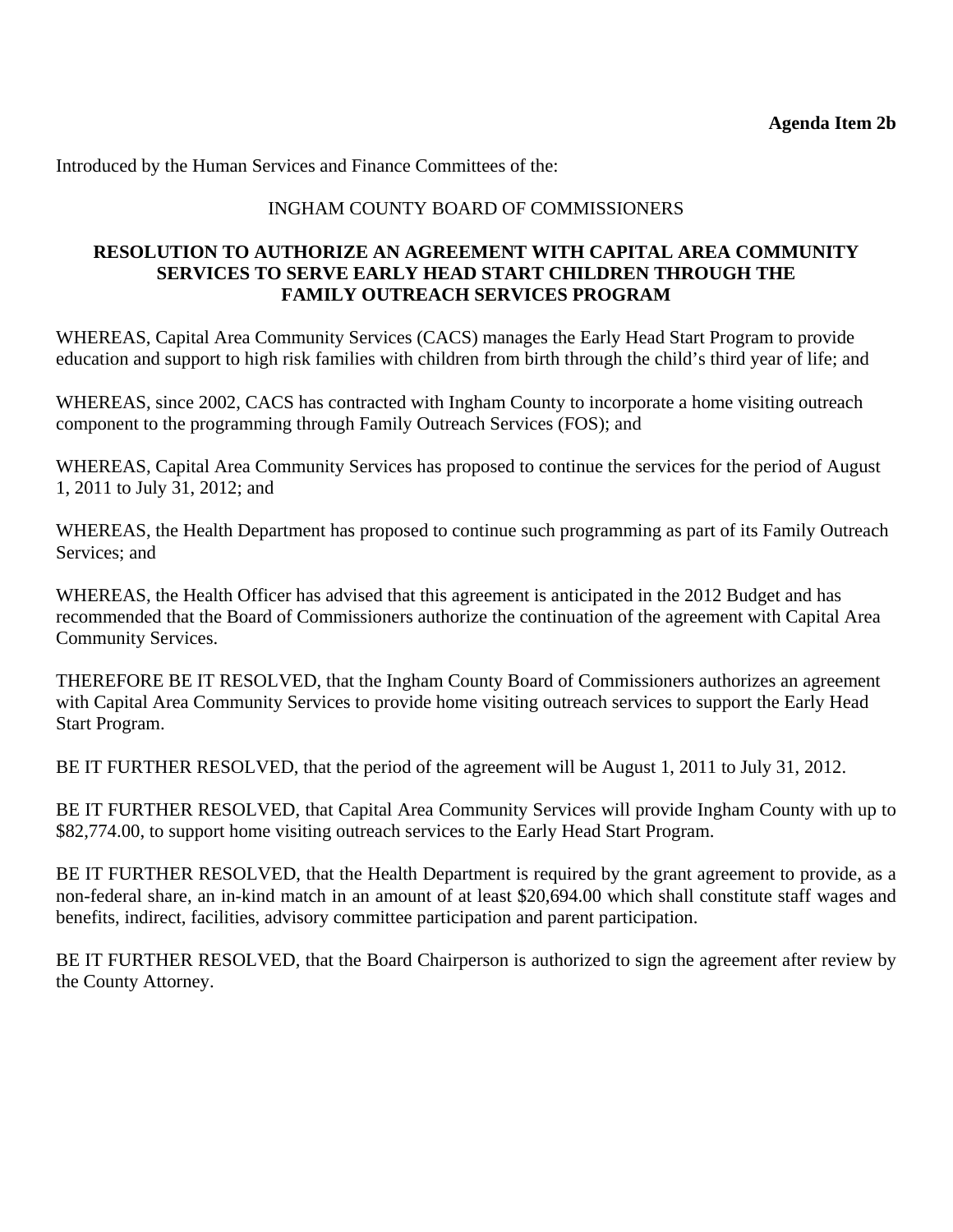## Memorandum

<span id="page-11-0"></span>

| TO:   | <b>Human Services Committee</b><br><b>Finance Committee</b> |
|-------|-------------------------------------------------------------|
| FROM: | Dean Sienko, MD                                             |
| DATE: | September 2, 2011                                           |
| RE:   | 2011-2012 Agreement with the City of Lansing                |

As in previous years, the City of Lansing is proposing to provide financial support for various services provided by or through the Ingham County Health Department that benefit Lansing residents. For this year's agreement the City is offering \$90,000. The supported services include:

1. The City of Lansing will provide \$11,000 to support the position of a nurse in the Child Health Center, and will provide \$1,000 for pharmaceuticals for low-income un- or under-insured people.

2. The City of Lansing will support a Day Care Scholarship Program with a total of \$47,000 in funding. They will provide \$40,000 in scholarship monies and \$7,000 for an Account Clerk in the Office for Young Children which will administer the scholarships. Approximately 80 low-income families will benefit from this program.

3. The City of Lansing will support counseling and psychological treatment for youth in families affected by the sexual abuse of children with \$21,000 in total funds. The youth are identified by the Health Department, the Department of Social Services, Probate Court, and other community agencies. If there is no other source of assistance, the youth are referred to the Lead Counselor at the High Risk Adolescent Program at Willow Plaza Services who makes referrals to psychologists or counselors who provide treatment at a discounted rate. The City has allocated \$10,000 for psychological services for 25 youth and \$11,000 to support part of the salary of the Lead Counselor.

4. The City will provide \$10,000 to the Health Department to support the Community Coalition for Youth. These are largely pass through funds which go to the Community Change Initiative to improve opportunities for City youth.

This support from the City of Lansing helps maintain services the Department could not otherwise provide. The City of Lansing and Ingham County have had a good working relationship for many years. I urge the Board to authorize the continuation of that relationship by adopting the attached resolution.

c: John Jacobs w/attachment

Bob Townsend w/attachment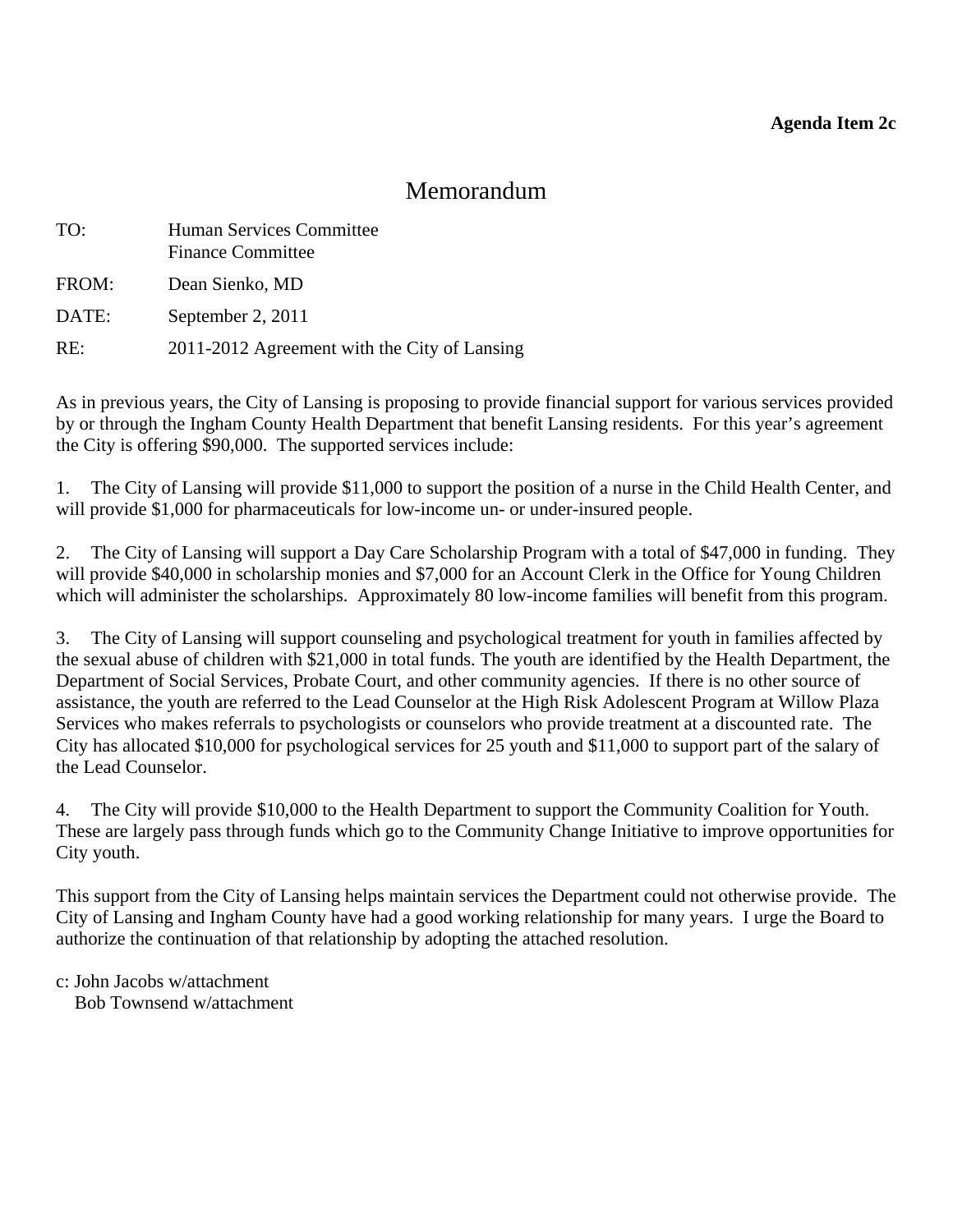## INGHAM COUNTY BOARD OF COMMISSIONERS

## **RESOLUTION TO AUTHORIZE A 2011-2012 AGREEMENT WITH THE CITY OF LANSING**

WHEREAS, the City of Lansing has for many years provided funding to Ingham County to help support public health services for City of Lansing residents; and

WHEREAS, the City of Lansing is proposing to provide such support for the 2011-2012 fiscal year; and

WHEREAS, these revenues are anticipated in the Health Department's 2012 budget request; and

WHEREAS, the Health Officer has recommended that the Board of Commissioners authorize the agreement with the City of Lansing.

THEREFORE BE IT RESOLVED, that the Ingham County Board of Commissioners authorizes an agreement with the City of Lansing to provide financial support to certain services provided by or through the Ingham County Health Department.

BE IT FURTHER RESOLVED, that the period of the agreement shall be July 1, 2011 through June 30, 2012.

BE IT FURTHER RESOLVED, that the City of Lansing shall provide \$90,000 to support the following services:

- 1. Adult Health/STI Clinic \$1,000
- 2. Health Care Access \$11,000
- 3. Child Care Scholarship Program \$47,000
- 4. High Risk Adolescent Program \$21,000
- 5. Community Coalition for Youth \$10,000

BE IT FURTHER RESOLVED, that the Board Chairperson be authorized to sign the agreement after review by the County Attorney.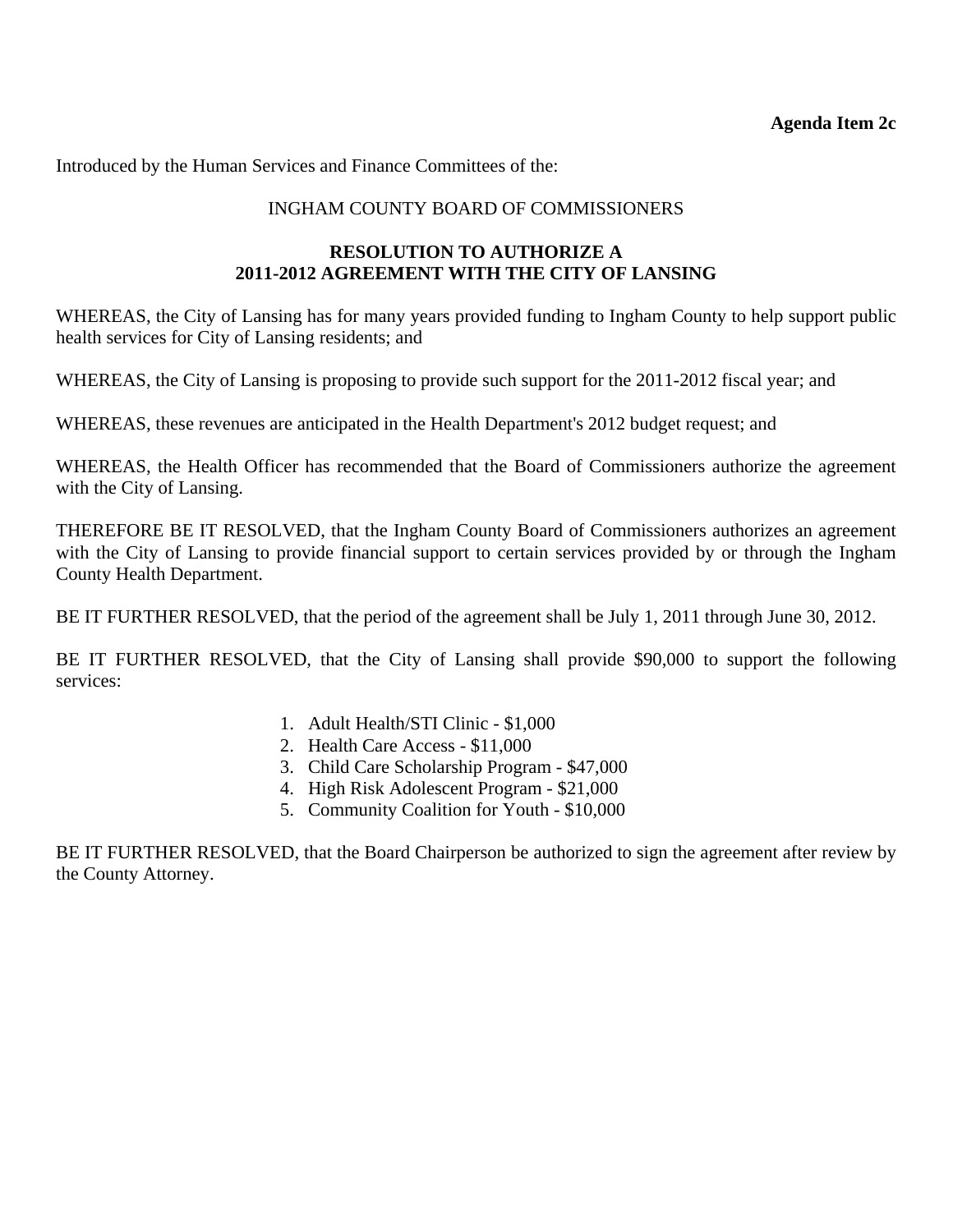#### **MEMORANDUM**

<span id="page-13-0"></span>

| TO:   | <b>Human Services Committee</b><br><b>Finance Committee</b>                                                                                  |
|-------|----------------------------------------------------------------------------------------------------------------------------------------------|
| FROM: | Dean G. Sienko, M.D., Health Officer                                                                                                         |
| DATE: | September 8, 2011                                                                                                                            |
| RE:   | 2011-2012 Agreement for the Delivery of Public Health Services under the Comprehensive<br>Planning, Budgeting and Contracting (CPBC) Process |

Under the Public Health Code, the State of Michigan and the 83 counties share responsibility for the protection of the public health of the citizens of Michigan. The agreement for the delivery of public health services under the Comprehensive Planning, Budgeting and Contracting (CPBC) Process is the principal mechanism for clarifying the role and responsibilities of the state and local governments. The agreement serves as the vehicle for accepting almost \$5.0 million in state and federal grant and formula funding to support a number of public health services. The public health services to be delivered under this Agreement include Local Public Health Operations, Community Health Assessment activities and categorical programs including:

| <b>AIDS/HIV Prevention and Care</b>        | <b>Lead Safe Homes</b>                      |
|--------------------------------------------|---------------------------------------------|
| <b>Bioterrorism Emergency Preparedness</b> | Maternal and Child Health Programs          |
| <b>Breast and Cervical Cancer Control</b>  | <b>Tobacco Reduction</b>                    |
| <b>Building Healthy Communities</b>        | <b>Tuberculosis Control</b>                 |
| Children's Special Health Care Services    | <b>Sexually Transmitted Disease Control</b> |
| <b>Communicable Disease Prevention</b>     | Vision and Hearing Screening                |
| <b>Family Planning</b>                     | Well and Septic Inspection                  |
| Food Vendor and Restaurant Inspection      | The WIC Program                             |
| Immunizations                              |                                             |

The attached resolution will authorize the 2011-2012 Agreement. The Michigan Department of Community Health has tentatively set grant and formula funding levels for FY 2012. These levels are included in the Health Department's FY 2012 budget proposal now being evaluated by the Controller. The resolution also authorizes subcontracts in the Breast and Cervical Cancer Control Program. These all consist of state and federal funds and are included in the Department's FY 2012 budget request.

The resolution includes authorization for a number of service contracts to perform outreach activities to potential and current Medicaid beneficiaries in the following categories:

- Medicaid Outreach and Public Awareness
- Facilitating Medicaid Eligibility Determination
- Program Planning, Policy Development and Interagency Coordination Related to Medical Services
- Referral, Coordination, and Monitoring of Medicaid Services
- Medicaid-specific Training on Outreach Eligibility and Services
- Arranging for Medicaid-related Transportation and Translation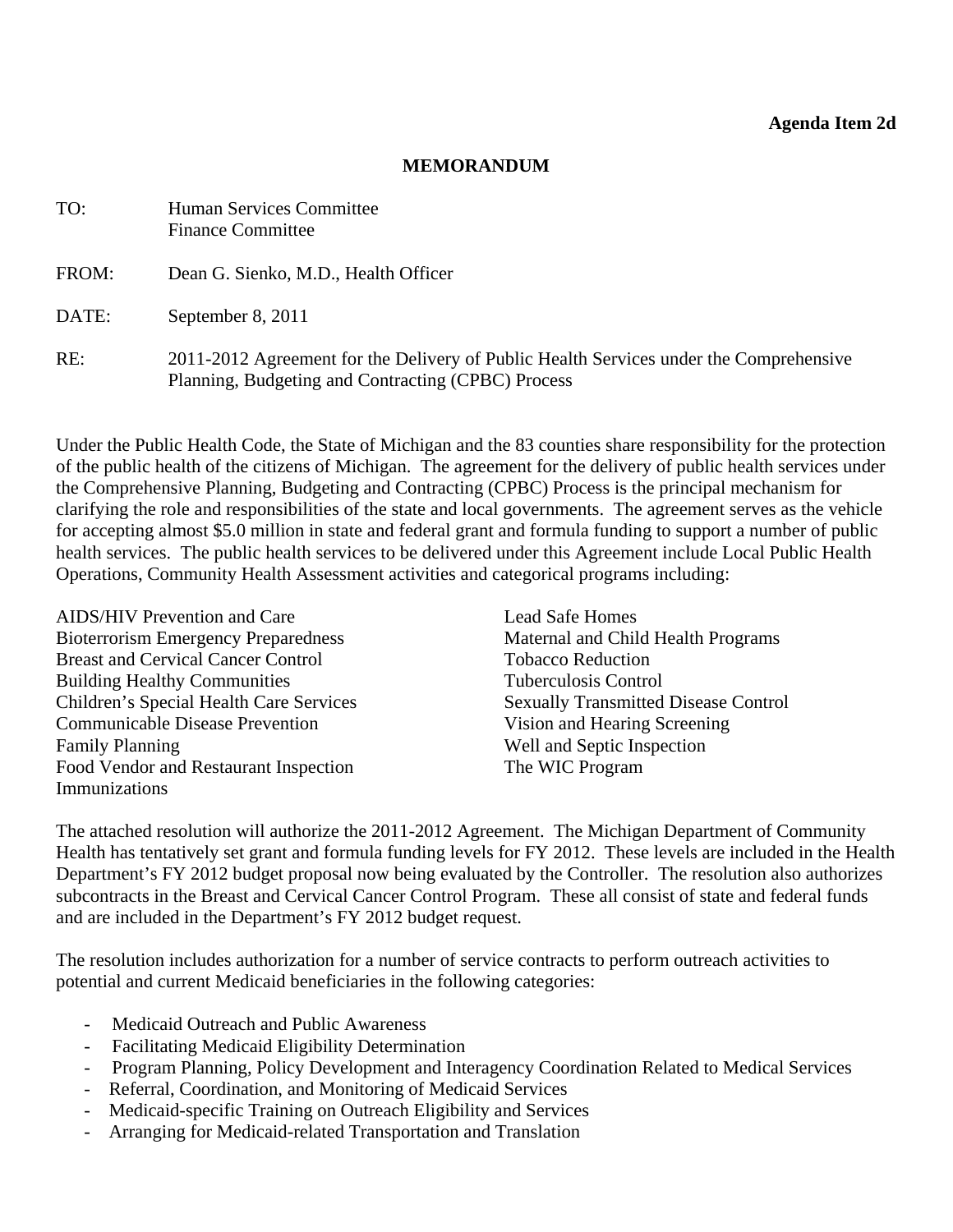This strategy of contracting for outreach services is a key part of the Health Department's 2012 budget request. During 2004-2005 the State promulgated a Medicaid policy to establish the procedures for utilizing this outreach funding arrangement. The Medicaid policy guides the way in which the department builds relationships with neighborhood and community agencies. The contracts are established in conformance with the state policy and reporting is required to demonstrate that services are consistent.

The CPBC process—and all contracts with the Michigan Department of Community Health—are entirely electronic. Therefore, in the proposed resolution, the Board authorizes Dean Sienko, MD and John Jacobs, Chief Financial Officer to submit the 2011-2012 grant electronically.

This resolution and the corresponding Agreement represent important financial support for the Health Department programs established through the County budget process. I recommend the adoption of this resolution and the authorization of the Agreement, contracts and subcontracts. The MDCH will propose an amendment to the Agreement to incorporate the specific formula and categorical grant funding levels adopted by the Legislature and established by department formula if they differ from the tentative levels.

#### Attachment

| $\mathbf{C}$ : | John Jacobs w/attachment  |
|----------------|---------------------------|
|                | Bob Townsend w/attachment |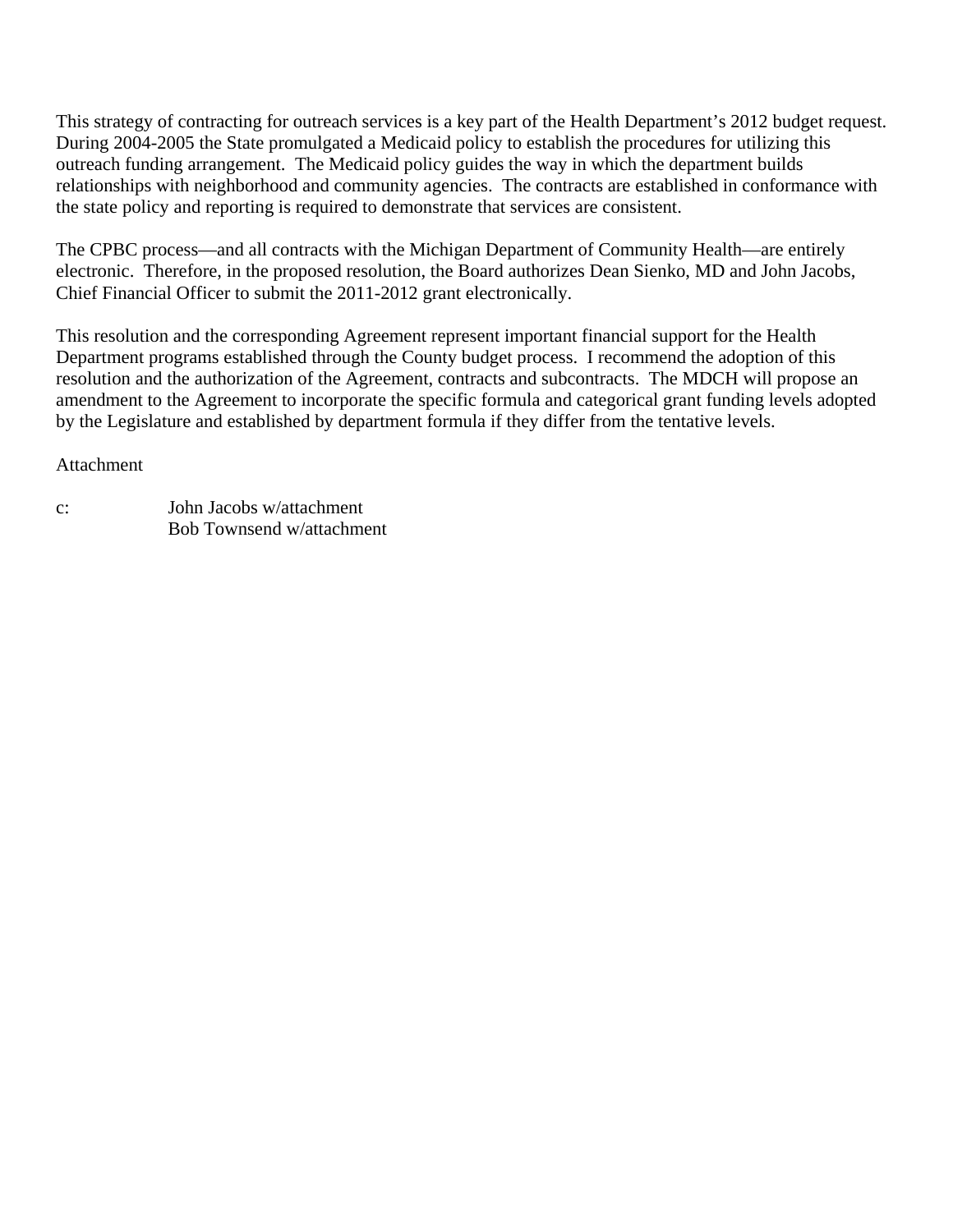#### INGHAM COUNTY BOARD OF COMMISSIONERS

## **RESOLUTION TO AUTHORIZE A 2011-2012 AGREEMENT WITH THE MICHIGAN DEPARTMENT OF COMMUNITY HEALTH FOR THE DELIVERY OF PUBLIC HEALTH SERVICES UNDER THE COMPREHENSIVE PLANNING, BUDGETING AND CONTRACTING (CPBC) PROCESS**

WHEREAS, the responsibility for protecting the public health is a shared responsibility between the State and county governments in Michigan; and

WHEREAS, the Michigan Department of Community Health and Ingham County have historically entered into contracts to clarify the role and responsibility of each party in protecting the public's health; and

WHEREAS, the Michigan Department of Community Health is in the process of establishing tentative grant funding levels for 2011-2012; and

WHEREAS, the Michigan Department of Community Health has proposed a 2011-2012 Agreement for the delivery of public health services under the Comprehensive, Budgeting and Contracting (CPBC) process to clarify roles and responsibilities, including funding relationships; and

WHEREAS, the Health Officer recommends that the 2011-2012 CPBC Agreement be authorized and executed.

THEREFORE BE IT RESOLVED, that the Ingham County Board of Commissioners authorizes a 2011-2012 Agreement with the Michigan Department of Community Health for the delivery of public health services under the Comprehensive Planning, Budgeting and Contracting Process.

BE IT FURTHER RESOLVED, that the period of the Agreement shall be October 1, 2011 through September 30, 2012.

BE IT FURTHER RESOLVED, that the scope of services included in this Agreement shall include Local Public Health Operations, and several categorical public health programs identified in the attachments to the Agreement.

BE IT FURTHER RESOLVED, that approximately \$5.0 million of state/federal funds will be made available to Ingham County through the CPBC Agreement, and that Ingham County's contribution to expenditures associated with the Agreement and budget shall not exceed levels appropriated in the County's 2012 Budget for these purposes.

BE IT FURTHER RESOLVED, that a professional services subcontract for up to \$16,600 is authorized with Environmental Testing and Consulting, Inc. to perform lead inspection and abatement oversight services through the Lead Hazard Remediation Program grant.

BE IT FURTHER RESOLVED, that the Board of Commissioners authorizes subcontracts for the period October 1, 2011 through September 30, 2012 with specialty physicians, laboratories, and health care institutions and other service providers necessary to implement the Breast and Cervical Cancer Control Program in Clinton, Gratiot, Ingham, Ionia, Jackson, Livingston, Oakland and Washtenaw Counties, which is a program included in the CPBC Agreement.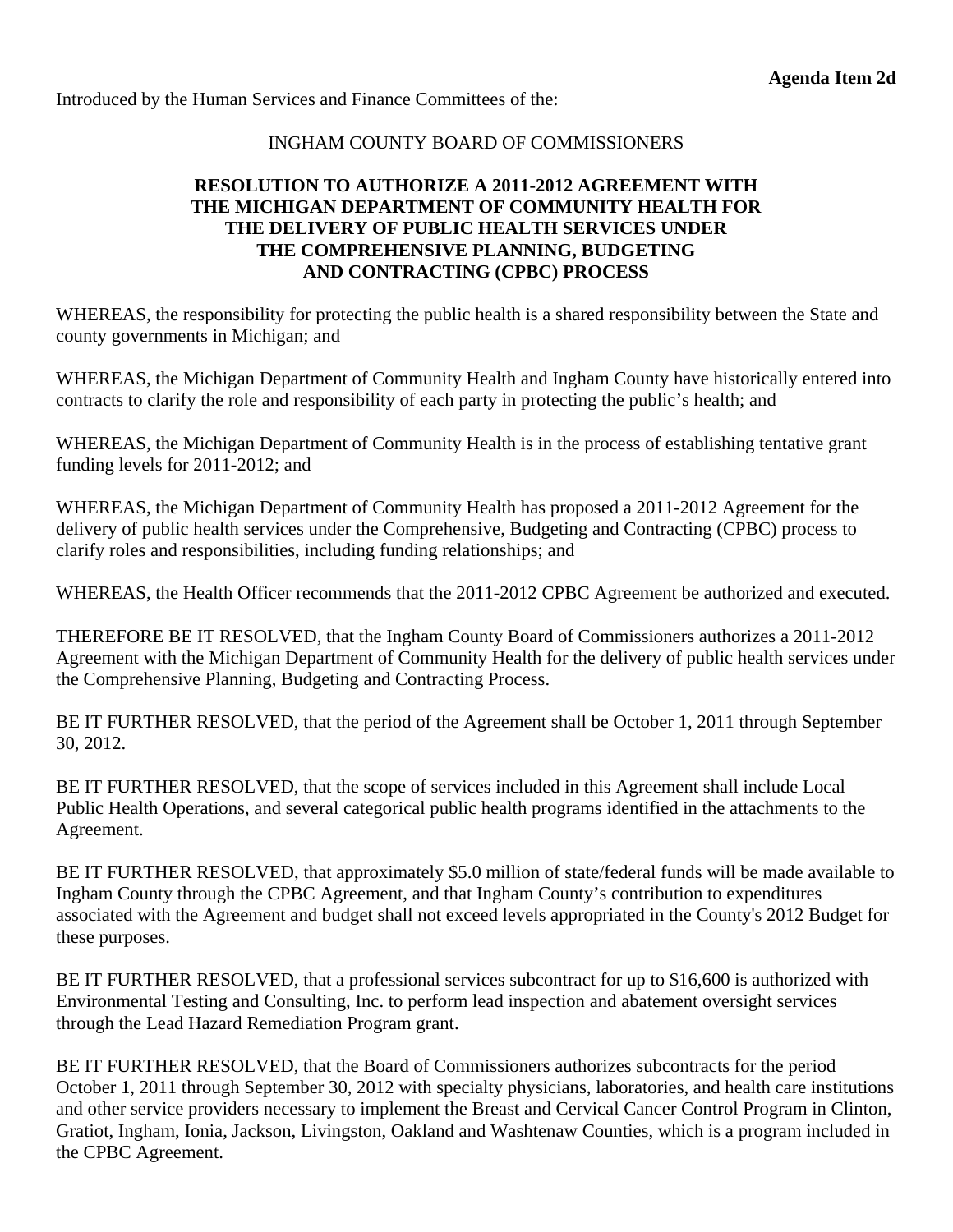BE IT FURTHER RESOLVED, that service contracts are authorized with the providers named below to support outreach activities to potential and current Medicaid beneficiaries in the following categories:

- Medicaid Outreach and Public Awareness
- Facilitating Medicaid Eligibility Determination
- Program Planning, Policy Development and Interagency Coordination Related to Medicaid Services
- Referral, Coordination and Monitoring of Medicaid Services
- Medicaid-Specific Training on Outreach Eligibility and Services
- Arranging for Medicaid-related Transportation and Provision of Medicaid-related Translation

These service contracts braid together requirements and funds from multiple sources including the County, W. K. Kellogg Foundation and Medicaid Administration (Federal Share). The braided service contracts shall be authorized up to the amounts identified below for the period October 1, 2011 through September 30, 2012:

- Allen Neighborhood Center \$115,487
- NorthWest Initiative \$115,487
- Carefree Medical Clinic \$10,800
- South Lansing Community Development Association \$24,952
- South Side Community Coalition \$103,086
- Capital Area Community Services \$4,000
- Child Abuse Prevention Services \$52,250
- Catholic Charities St. Vincent Home \$128,250
- Cristo Rey \$61,750
- Family and Community Development Services \$105,000
- Greater Lansing African American Health Institute \$103,086
- School Community Health Alliance of Michigan \$539,006

BE IT FURTHER RESOLVED, that the Health Officer, Dean Sienko, MD, and John Jacobs, Chief Financial Officer of the Health Department, are authorized to submit the 2011-2012 CPBC grant documents electronically through the Mi-E Grants system.

BE IT FURTHER RESOLVED, that the Controller/Administrator is authorized to amend the Health Department's 2012 Budget upon its adoption in order to implement this Resolution.

BE IT FURTHER RESOLVED, that the Board Chairperson is authorized to sign contracts, subcontracts and lease agreements associated with the CPBC agreement after review by the County Attorney.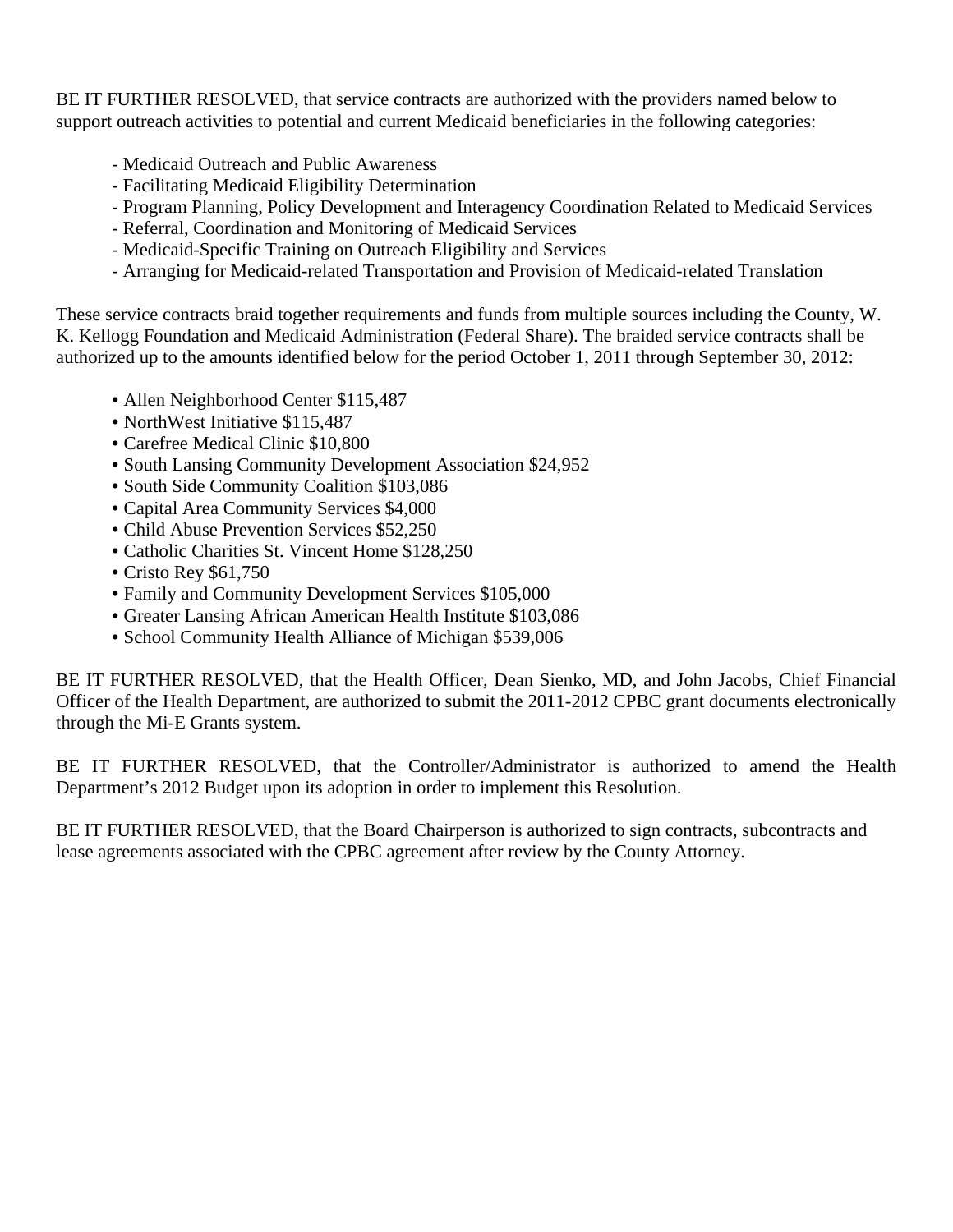#### **Agenda Item 2e**

## **MEMORANDUM**

<span id="page-17-0"></span>

| TO:   | Human Services Committee                                                          |
|-------|-----------------------------------------------------------------------------------|
| FROM: | Dean G. Sienko, M.D., M.S. Health Officer                                         |
| DATE: | September 2, 2011                                                                 |
| RE:   | Amendment to Resolution Authorizing the use of the 4D Medtipster Rx Discount Card |

In Resolution #11-254, the Board of Commissioners endorsed the use the 4D Medtipster Rx Discount Card by the Capital Area Prescription Program. This card provides access to pharmacy, dental and vision discounts for clients who have no other coverage.

The resolution as passed also authorized the use of the Health Department logo on the card. It was our intent to ask the Board to authorize the use of the *Ingham County logo* on the card.

The Ingham Health Plan logo will appear on the card. The addition of the County logo will add credibility to the card and will represent the partnership between Ingham County and Ingham Health Plan as they provide services to County residents.

I request that Resolution #11-254 be amended to state that the Board authorizes use of the Ingham County logo on the 4D Medtipster Rx Discount Card.

c: Debra Brinson, w/attachment John Jacobs, w/attachment Barbara Mastin, w/attachment Jayson Welter, w/attachment Community Health Center Board of Directors File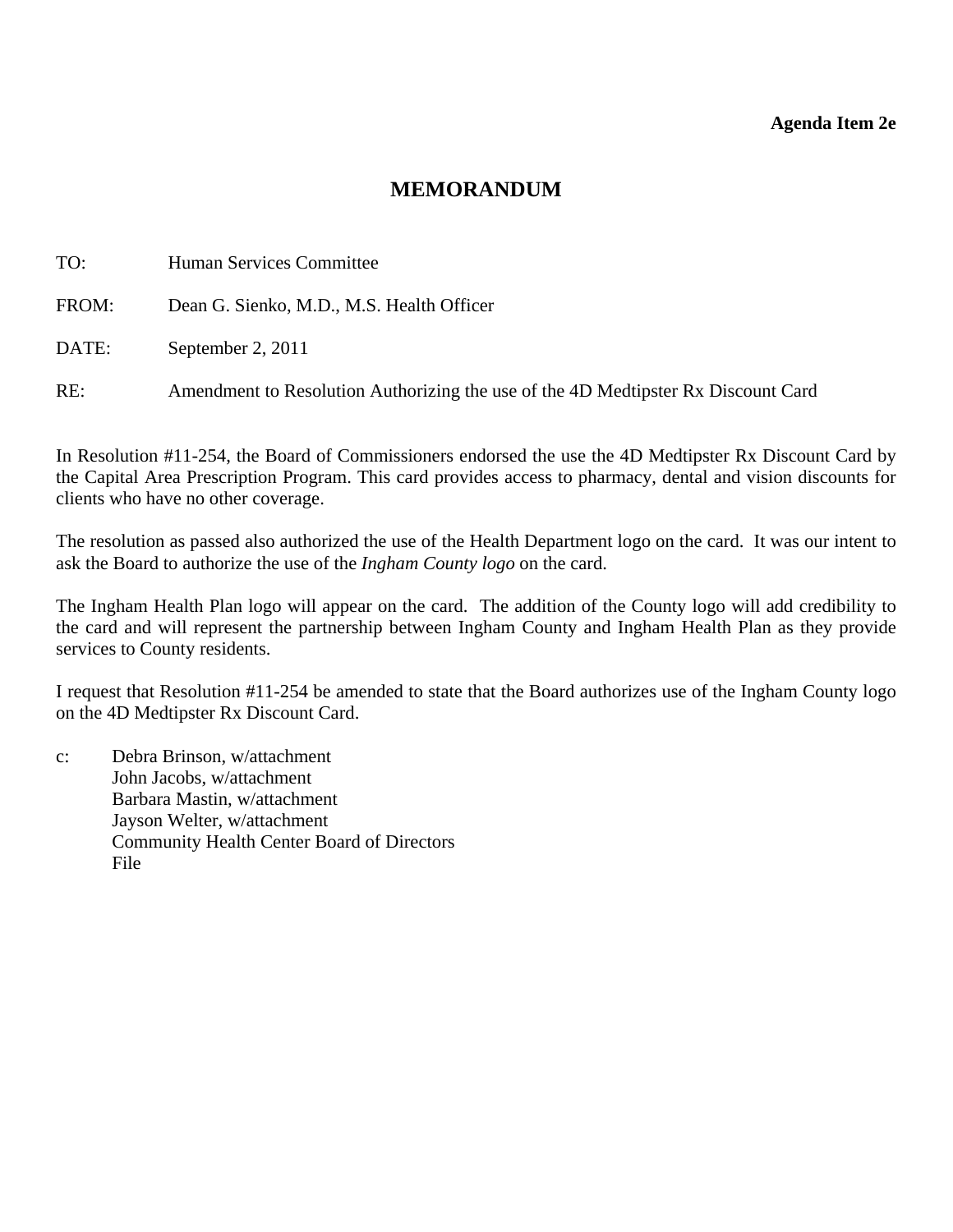Introduced by the Human Services Committee of the:

## INGHAM COUNTY BOARD OF COMMISSIONERS

#### **RESOLUTION AMENDING RESOLUTION #11-254 AND AUTHORIZING THE USE OF THE COUNTY LOGO ON THE MEDTIPSTER RX DISCOUNT CARD**

WHEREAS, the Ingham Health Plan has operated the Capital Area Prescription Program through 4D Pharmacy, Inc. since 1998; and

WHEREAS, the Board of Commissioners endorsed the use of the new 4D Medtipster Rx Discount Card by the Program in Resolution #11-254; and

WHEREAS, this new card provides access to an expanded set of health benefits including dental and vision supplies; and

WHEREAS, Resolution #11-254 as passed also authorized the use of the Health Department logo on the card; and

WHEREAS, the Ingham Health Plan and the Capital Area Prescription Program would prefer to use the Ingham County logo on the card; and

WHEREAS, the Health Officer recommends that the addition of the County logo will add credibility to the card and will represent the partnership between Ingham County and Ingham Health Plan as they provide services to County residents.

THEREFORE BE IT RESOLVED, that the Ingham County Board of Commissioners amends Resolution #11- 254 and authorizes the use of the Ingham County logo on the Medtipster Rx Discount Card.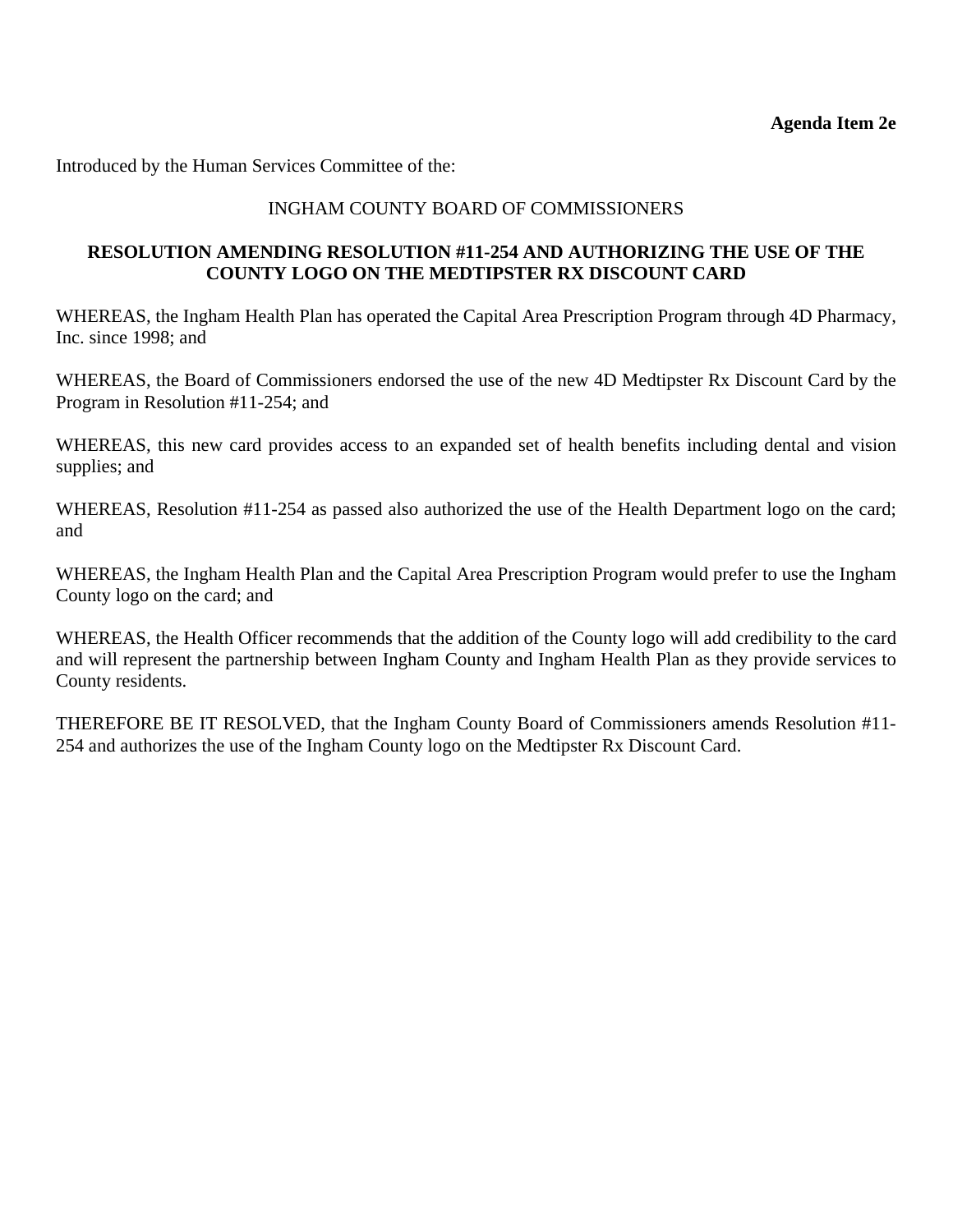# MEMORANDUM

<span id="page-19-0"></span>

| To:      | Human Services Committee<br><b>Finance Committee</b>                                                                                                        |
|----------|-------------------------------------------------------------------------------------------------------------------------------------------------------------|
| From:    | Dean G. Sienko, M.D., M.S., Health Officer                                                                                                                  |
| Date:    | September 7, 2011                                                                                                                                           |
| Subject: | Resolution to Authorize the Renewal of a Lease Agreement for the Healthy Smiles Dental Center<br>at 2815 S. Pennsylvania Ave., Suite 203, Lansing, MI 48910 |

This is a recommendation to authorize a renewal of the lease with Vlahakis Commercial Property Management, LLC for approximately 2,319 square feet of space in the Lansing Medical Office Center for use as the Healthy Smiles Dental Center. Per Resolution 07-285, the Ingham County Health Department (ICHD) has an existing lease that expired December 31, 2010. The renewal of this lease was delayed due to negotiations in the monthly rate and the replacement of carpeting throughout the facility.

This amendment will renew the lease for three years commencing January 1, 2011 and terminating December 31, 2013.

The base monthly rent will increase by 1.0% each year. Utilities will increase as well but remain below current market rates. The annual rent and utility cost for the above base term will be as follows:

| 1/1/11 to 12/31/11     | $$12.73$ /sq. ft. | $$2,459.35/mol + $370.95/mol$ for utilities     |
|------------------------|-------------------|-------------------------------------------------|
| 1/1/12 to 12/31/12     | $$12.85$ /sq. ft. | $$2,483.94/mol + $386.93/mol$ for utilities     |
| $1/1/13$ to $12/31/13$ | $$12.98$ /sq. ft. | $$2,508.78$ /mo. $+ $402.90$ /mo. for utilities |

The Ingham County Community Health Center Board has reviewed the operations of the County's Healthy Smiles Dental Center and recommends that the Ingham County Board of Commissioners authorize a lease agreement that maintains pediatric dental services through the 2815 S. Pennsylvania, Suite 203, Lansing, Michigan delivery site.

The Health Officer also recommends that the Ingham County Board of Commissioners authorize a lease agreement for 2,319 square feet of clinical space located at 2815 S. Pennsylvania, Lansing, Michigan with Vlahakis Commercial Property Management, LLC through December 31, 2013.

c: Debra A. Brinson, w/attachment John Jacobs, w/attachment Barbara Watts Mastin, w/attachment Jayson Welter, w/attachment File, w/ attachment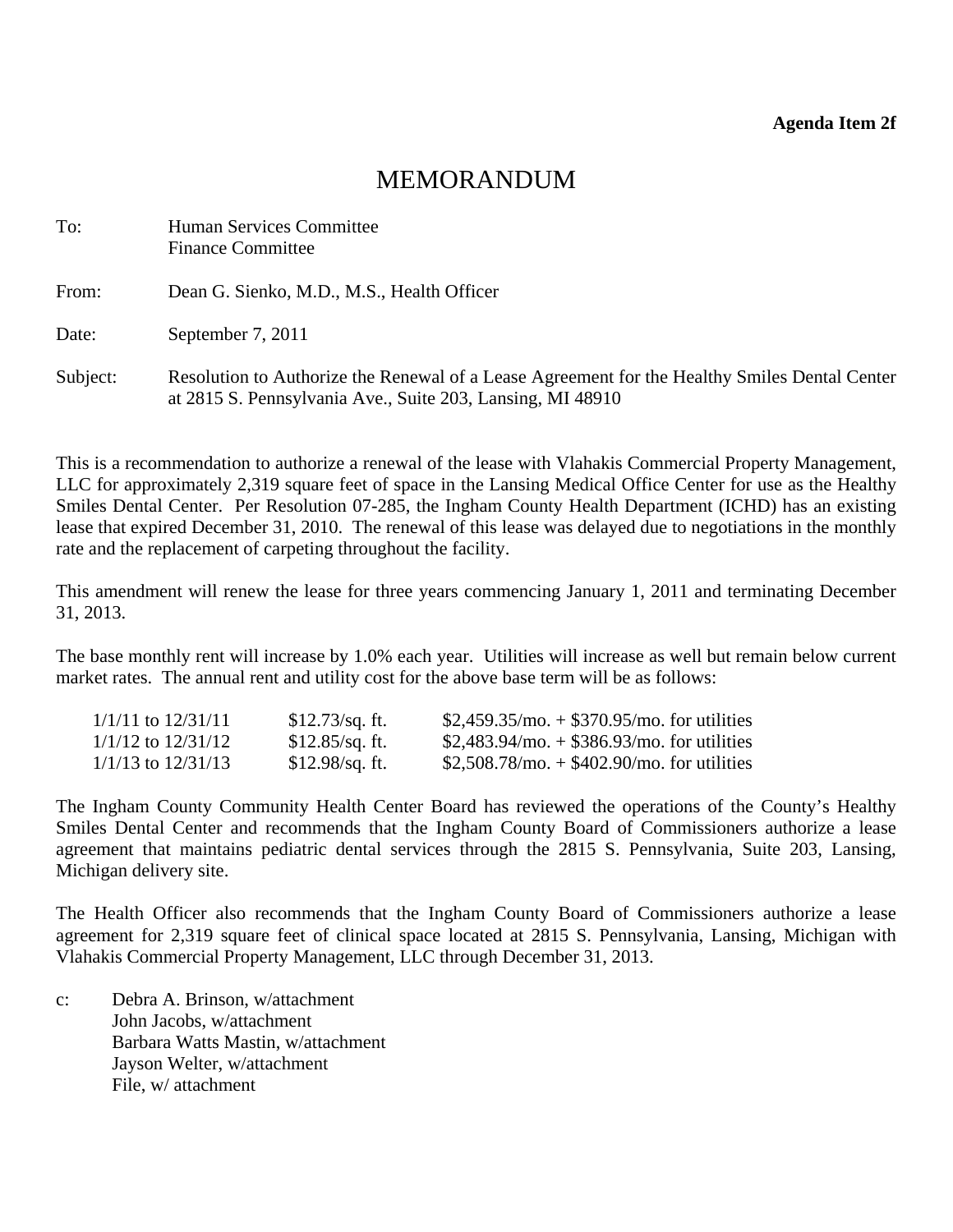## INGHAM COUNTY BOARD OF COMMISSIONERS

#### **RESOLUTION TO RENEW A LEASE AGREEMENT FOR THE HEALTHY SMILES DENTAL CENTER AT 2815 S. PENNSYLVANIA AVE., SUITE 203, LANSING MI**

WHEREAS, Ingham County has occupied space at 2815 S. Pennsylvania Ave., Suite 203, Lansing, Michigan since January 1, 2001, to house the Healthy Smiles Dental Health Center; and

WHEREAS, the current lease agreement expired on December 31, 2010, and has a five year option to renew; and

WHEREAS, the Health Department has notified Vlahakis Commercial Property Management, LLC that it is exercising the option to continue a lease agreement for a three year period; and

WHEREAS, Vlahakis has proposed a rental rate and conditions that are reasonable and competitive; and

WHEREAS, the Health Officer has recommended that the Board of Commissioners authorize the lease agreement for space in the Lansing Medical Office Center building at 2815 S. Pennsylvania Ave., Suite 203, Lansing, Michigan 48910.

THEREFORE BE IT RESOLVED, that the Ingham County Board of Commissioners authorizes a lease agreement with Vlahakis Commercial Property Management, LLC for approximately 2,319 square feet of space in the Lansing Medical Office Center for use as a pediatric dental center.

BE IT FURTHER RESOLVED, that the period of the lease agreement shall be January 1, 2011 through December 31, 2013.

BE IT FURTHER RESOLVED, that the annual rent and utility cost for the above base term will be as follows:

| 1/1/11 to 12/31/11     | $$12.73$ /sq. ft. | $$2,459.35/mol + $370.95/mol$ for utilities     |
|------------------------|-------------------|-------------------------------------------------|
| 1/1/12 to 12/31/12     | $$12.85$ /sq. ft. | \$2,483.94/mo. $+$ \$386.93/mo. for utilities   |
| $1/1/13$ to $12/31/13$ | $$12.98$ /sq. ft. | $$2,508.78$ /mo. $+ $402.90$ /mo. for utilities |

BE IT FURTHER RESOLVED, that the County Clerk and the Chairperson of the Board of Commissioners are hereby authorized to sign the necessary contract documents on behalf of the County after approval as to form by the County Attorney.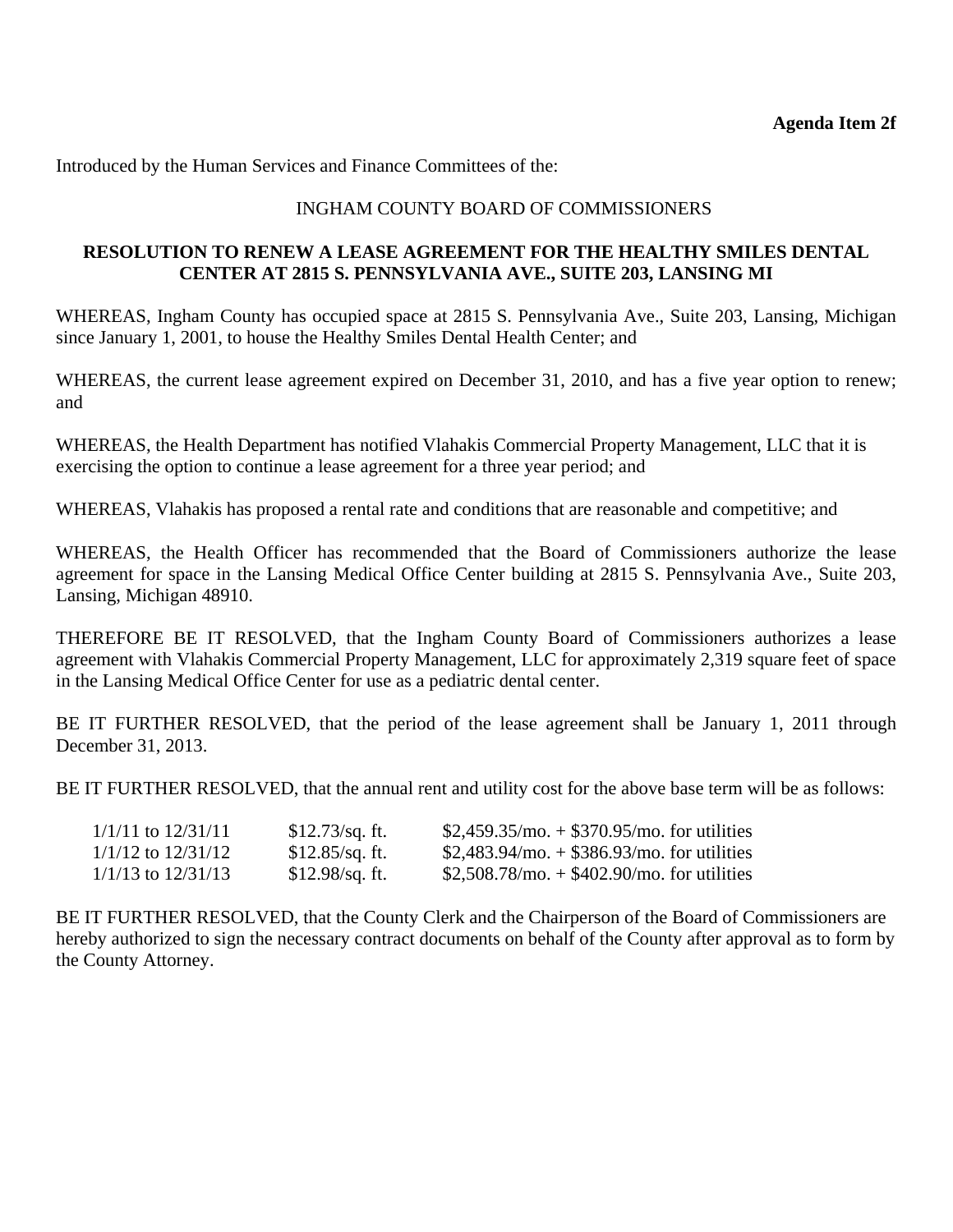# MEMORANDUM

<span id="page-21-0"></span>

| To:      | Human Services Committee<br><b>Finance Committee</b>                                                   |
|----------|--------------------------------------------------------------------------------------------------------|
| From:    | Dean G. Sienko, M.D., M.S., Health Officer                                                             |
| Date:    | September 7, 2011                                                                                      |
| Subject: | Authorization to Approve No Cost Agreement with Sparrow Laboratories for Phlebotomy<br><b>Services</b> |

As a Federally Qualified Health Center, the Ingham County Health Department Community Health Center Network (ICHD CHCN) is required to provide diagnostic laboratory services either on-site or through a referral arrangement. The ICHD CHCN believes patients will be best served if these services are provided on-site creating continuity of care and efficiency of services.

Through County Purchasing, the ICHD CHCN posted a request for proposals for onsite phlebotomy; two agencies responded. An evaluation team scored each proposal and recommended Sparrow Laboratories (Sparrow) as they will provide the necessary services. Most importantly, Sparrow will provide the ICHD CHCN with a Laboratory Director, which is required of every Health Department in Michigan, effective October 1, 2011.

In addition to providing a Laboratory Director, Sparrow will also staff a phlebotomist to receive orders, collect, process and prepare samples, Monday through Friday, 40 hours per week. Sparrow will provide all supplies, materials, equipment and furniture required to collect and process specimens and provide a computer terminal and printer for transmission/receiving of test results. Sparrow will also provide a bi-directional interface to the ICHD CHCN's Electronic Health Record.

The Ingham County Community Health Center Board has reviewed the evaluation team's recommendations and recommends that the Ingham County Board of Commissioners authorize the contract between the Ingham County Health Department and Sparrow Laboratories.

For the stated reasons, the Health Officer recommends that the Board of Commissioners approve the attached resolution to contract with Sparrow Laboratories.

c: Debra Brinson, w/ attachment Barbara Watts Mastin, w/attachment John Jacobs, w/ attachment File, w/ attachment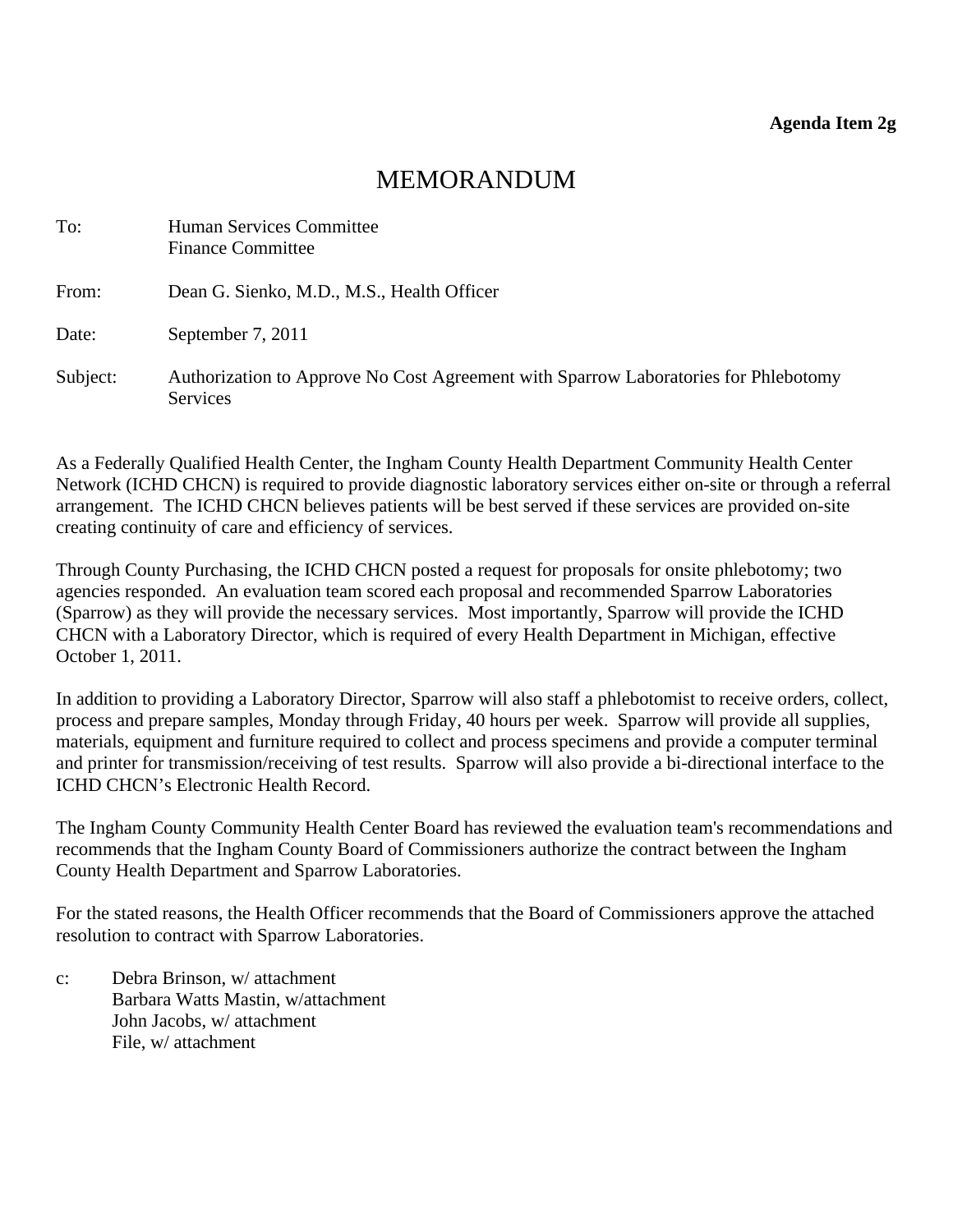## INGHAM COUNTY BOARD OF COMMISSIONERS

## **RESOLUTION TO AUTHORIZE THE INGHAM COUNTY HEALTH DEPARTMENT TO ENTER INTO A NO COST AGREEMENT WITH SPARROW LABORATORIES**

WHEREAS, as a Federally Qualified Health Center, the Ingham County Health Department Community Health Center Network (ICHD CHCN) is required to provide diagnostic laboratory services either on-site or through a referral arrangement; and

WHEREAS, the ICHD CHCN believes patients will be best served if these services are provided on-site creating continuity of care and efficiency of services; and

WHEREAS, through County Purchasing, the ICHD CHCN posted a request for proposals for onsite phlebotomy and two agencies responded; and

WHEREAS, the Deputy Health Officer of the ICHD CHCN recommends using Sparrow Laboratories (Sparrow) as they will provide the necessary services at no cost to the ICHD CHCN; and

WHEREAS, most importantly, Sparrow will provide the ICHD CHCN with a Laboratory Director; and

WHEREAS, a Laboratory Director is required of every Health Department in Michigan and Sparrow's proposal fulfills this requirement; and

WHEREAS, in addition to providing a Laboratory Director, Sparrow will also staff a phlebotomist to receive orders, collect, process and prepare samples, Monday through Friday, 40 hours per week; and

WHEREAS, Sparrow will provide all supplies, materials, equipment and furniture required to collect and process specimens and provide a computer terminal and printer for transmission/receiving of test results; and

WHEREAS, Sparrow will also provide a bi-directional interface to the ICHD CHCN's Electronic Health Record; and

WHEREAS, Sparrow will lease space at 5303 S. Cedar St., Lansing in order to perform work necessary under the Scope of Work, and that lease will be a part of the Agreement for Services; and

WHEREAS, the ICHD Community Health Center Board recommends the approval of the no cost agreement with Sparrow Laboratories; and

WHEREAS, the Health Officer recommends that the Board of Commissioners approve the no cost agreement with Sparrow Laboratories.

THEREFORE BE IT RESOLVED, that the Ingham County Board of Commissioners authorizes the execution of a No Cost Agreement between the Ingham County Health Department and Sparrow Laboratories for the aforementioned services.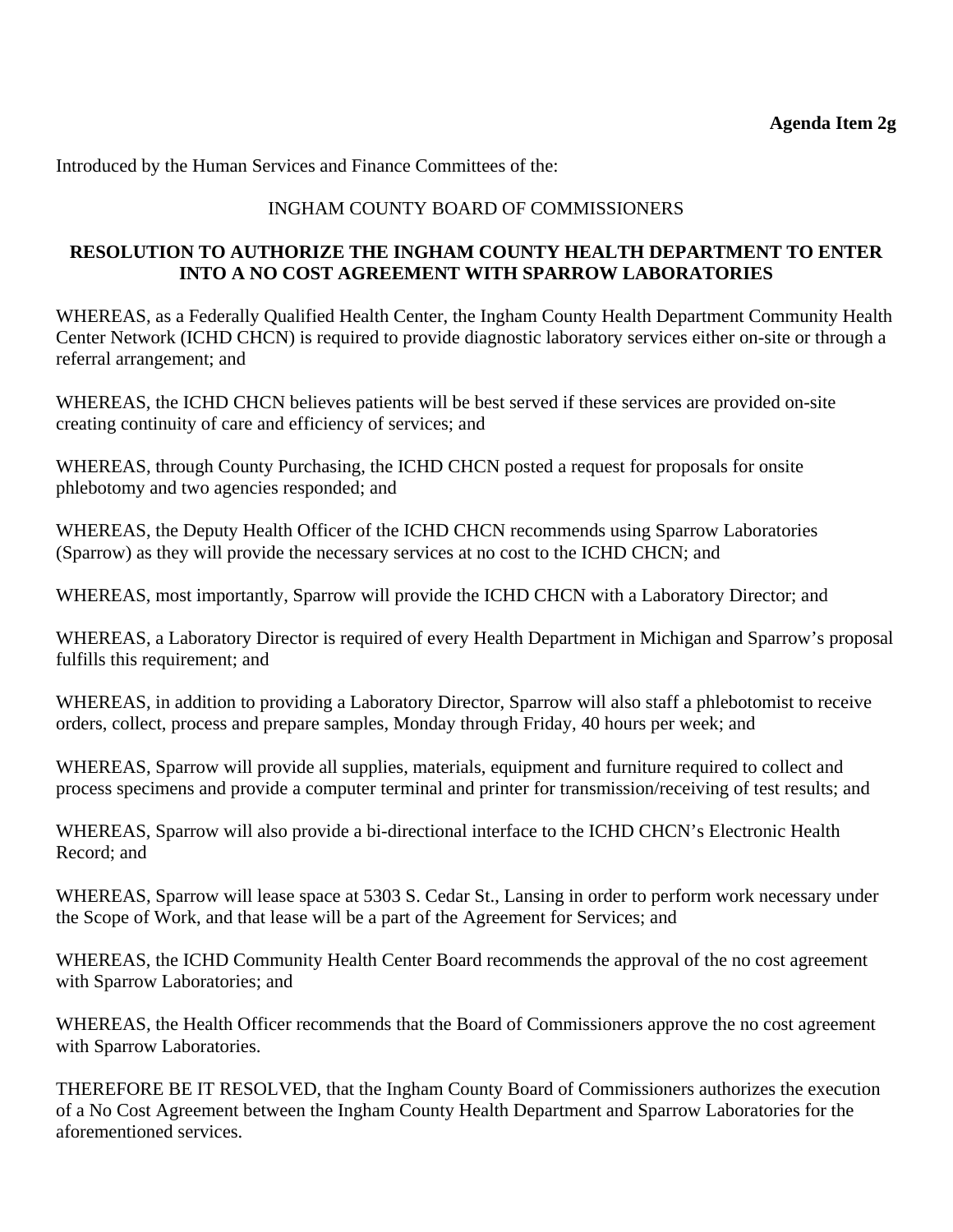BE IT FURTHER RESOLVED, that the agreement shall be for a 3-year period with an option to renew for an additional 2-years, effective October 1, 2011.

BE IT FURTHER RESOLVED, that the County Clerk and the Chairperson of the Board of Commissioners are hereby authorized to sign the necessary contract documents on behalf of the County after approval as to form by the County Attorney.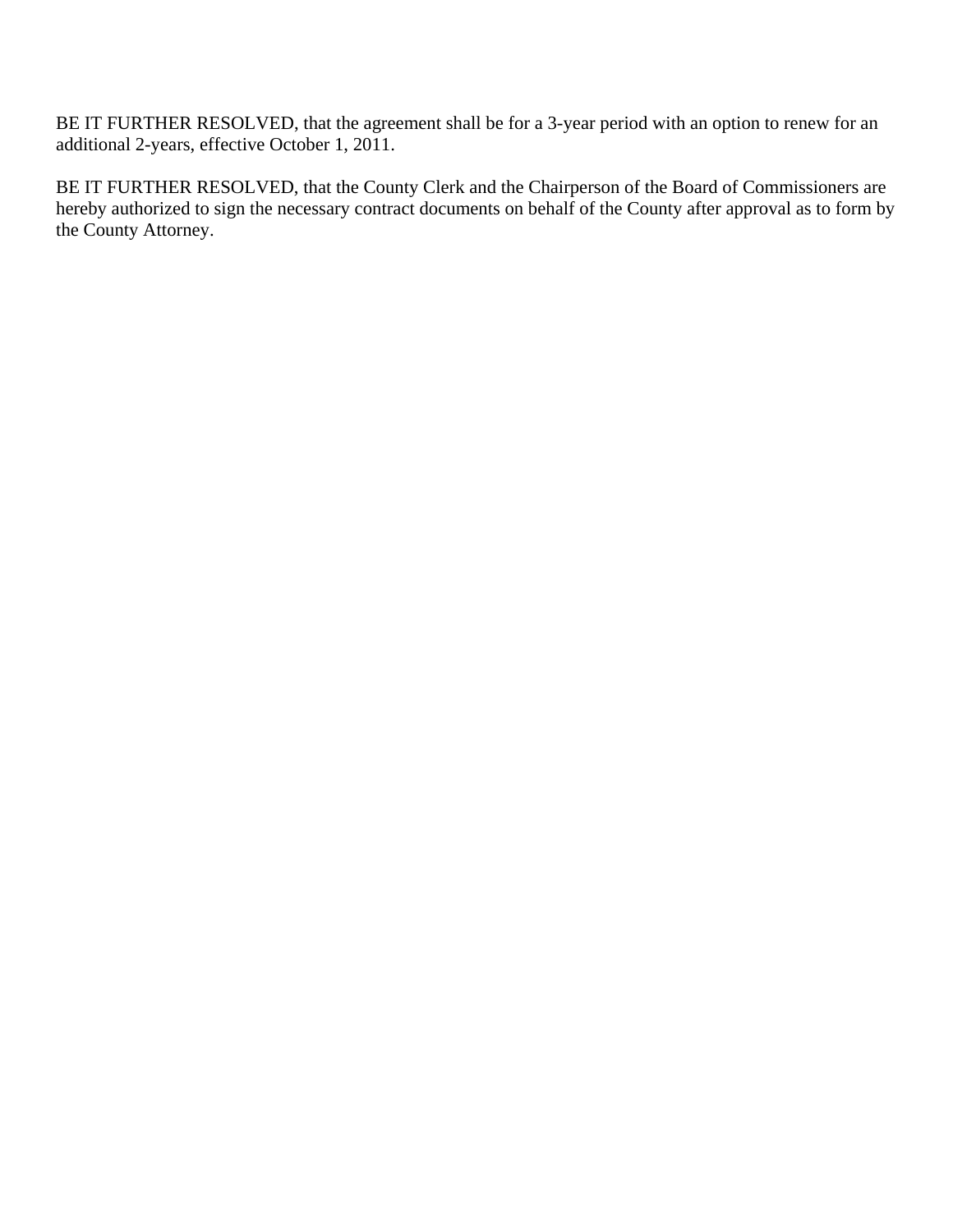**Agenda Item 2h** 

# MEMORANDUM

<span id="page-24-0"></span>

| To:      | Human Services Committee<br><b>Finance Committee</b>                                                                                                                              |
|----------|-----------------------------------------------------------------------------------------------------------------------------------------------------------------------------------|
| From:    | Dean Sienko, M.D., Health Officer                                                                                                                                                 |
| Date:    | September 7, 2011                                                                                                                                                                 |
| Subject: | Resolution to Authorize Administrative Support Services Agreements with Michigan<br>Nonprofit Corporations Operating Health Benefit Programs for Low-Income, Uninsured<br>Persons |

This is a recommendation to authorize agreements with nonprofit corporations in Michigan communities to provide assistance in the operation of health benefit plans for low-income, uninsured persons. The Ingham County Health Department has provided administrative support services to the Ingham Health Plan Corporation since its formation in 1998. It currently provides similar services to 14 other community non-profit corporations. The specific set of services to be provided to each corporation will be unique, but will likely include: Outreach and Enrollment, Customer Service, Development and Maintenance of a Provider Network, Adjudication and Payment of Claims, Case Management Services, and Program Management Services.

The revenue from these agreements is included in the Department's 2012 budget request.

The County currently has Administrative Services contracts with:

Barry-Eaton Health Plan Corporation Berrien Health Plan Corporation Branch Hillsdale St. Joseph Health Plan Corporation (Branch/Hillsdale/St. Joseph) Branch Hillsdale St. Joseph Health Plan d/b/a/ Lenawee Health Plan Calhoun Health Plan Corporation Grand Traverse Health Clinic & Coalition (Grand Traverse/Benzie/Leelanau) Ingham Health Plan Corporation Ingham Health Plan Corporation d/b/a/ Ionia Health Plan Ingham Health Plan Corporation d/b/a Livingston Health Plan Ingham Health Plan Corporation d/b/a/ Mid-Michigan Health Plan (Gratiot/Clinton/Montcalm) Jackson Health Plan Corporation Kalamazoo County Health Plan Corporation Medical Access Program Pharmacy Program (Delta /Menominee Pharmacy Program) Monroe County Health Plan Corporation Washtenaw Health Plan Corporation

The attached resolution will authorize new agreements, or authorize amendments to extend existing agreements, for the administrative support services with the community health plans. The period of the agreements, or amendments, will be October 1, 2011 through September 30, 2012. These agreements will automatically renew at the end of the term unless either party provides notice otherwise.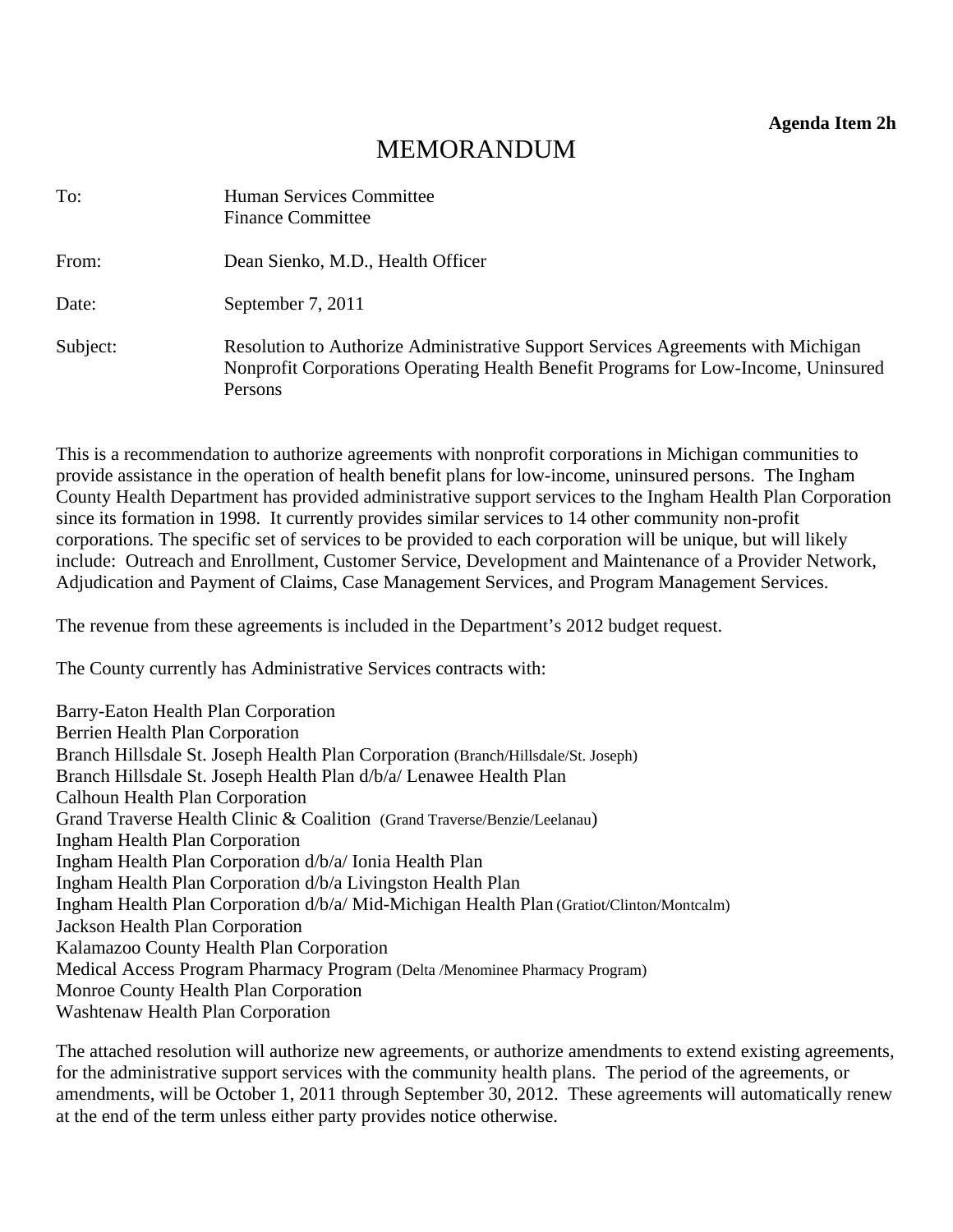I recommend that the Board of Commissioners adopt the attached resolution and authorize the agreements/amendments.

Attachment

c: Debra A. Brinson, w/attachments Jayson Welter, Policy and Compliance, w/attachments John Jacobs, w/attachments File, w/attachments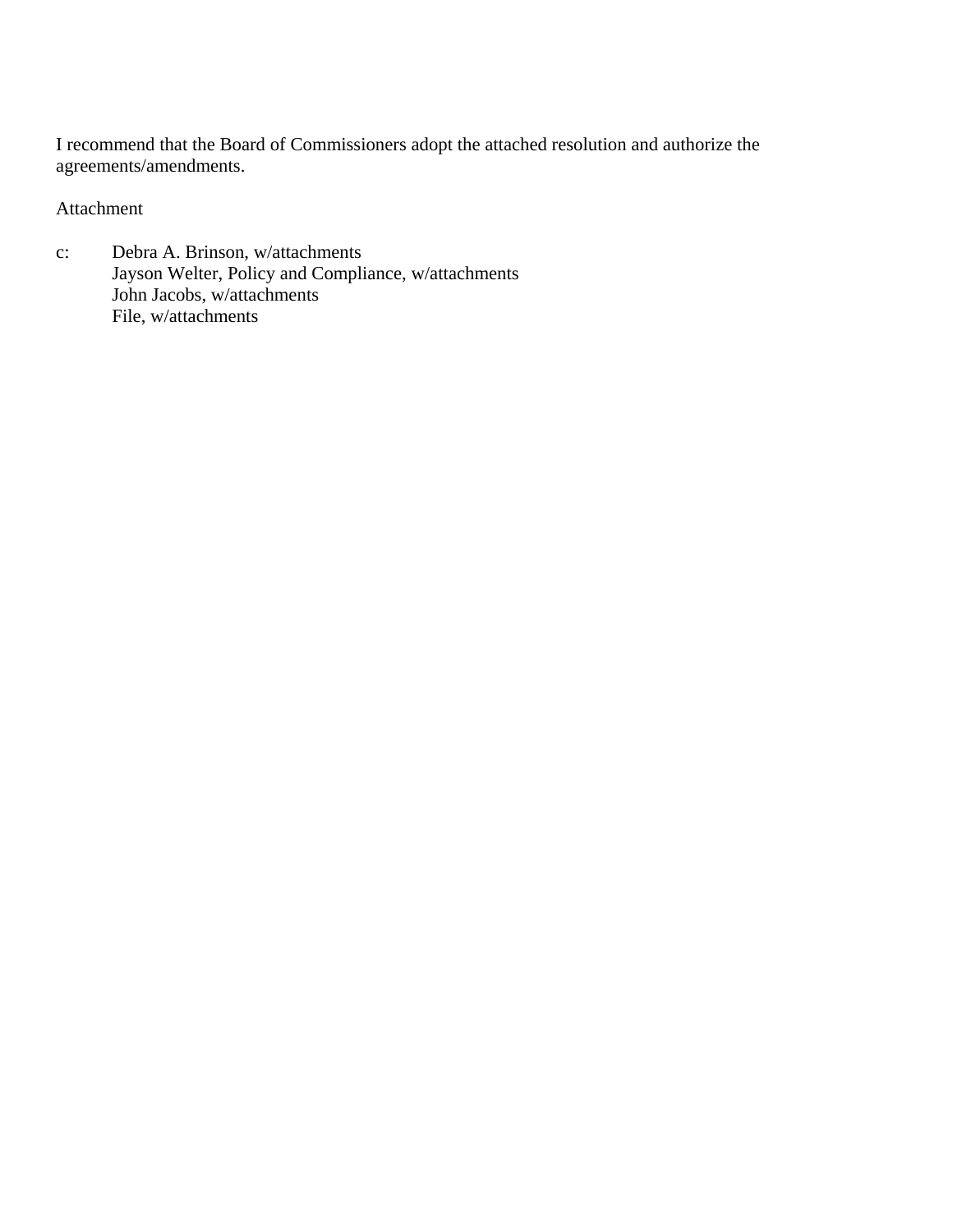## INGHAM COUNTY BOARD OF COMMISSIONERS

## **RESOLUTION TO AUTHORIZE ADMINISTRATIVE SUPPORT SERVICES AGREEMENTS WITH COUNTY HEALTH PLANS**

WHEREAS, the Ingham County Health Department has provided administrative support services to the Ingham Health Plan Corporation since its creation in May 1998; and

WHEREAS, the Health Department currently contracts to provide services to 14 other county/regional health plans; and

WHEREAS, the Health Officer has recommended that the Board of Commissioners authorize the administrative support services agreements.

THEREFORE BE IT RESOLVED, that the Ingham County Board of Commissioners authorizes administrative support services agreements with community-based corporations planning and operating health benefit programs for low-income, uninsured persons.

BE IT FURTHER RESOLVED, that the authorization shall provide the execution of new agreements for the period October 1, 2011 through September 30, 2012, and the agreements will automatically renew at the end of the term unless either party provides notice otherwise.

BE IT FURTHER RESOLVED, that Ingham County shall make available through the Ingham County Health Department the following types of services: Outreach and Enrollment, Customer Service, Development and Maintenance of a Provider Network, Adjudication and Payment of Claims, Case Management Services and Program Management Services, among other services negotiated with the individual health plans.

BE IT FURTHER RESOLVED, that compensation from the health plans shall fully compensate Ingham County for the cost of the services provided.

BE IT FURTHER RESOLVED, that the County Clerk and the Chairperson of the Board of Commissioners are hereby authorized to sign the necessary contract documents on behalf of the County after approval as to form by the County Attorney.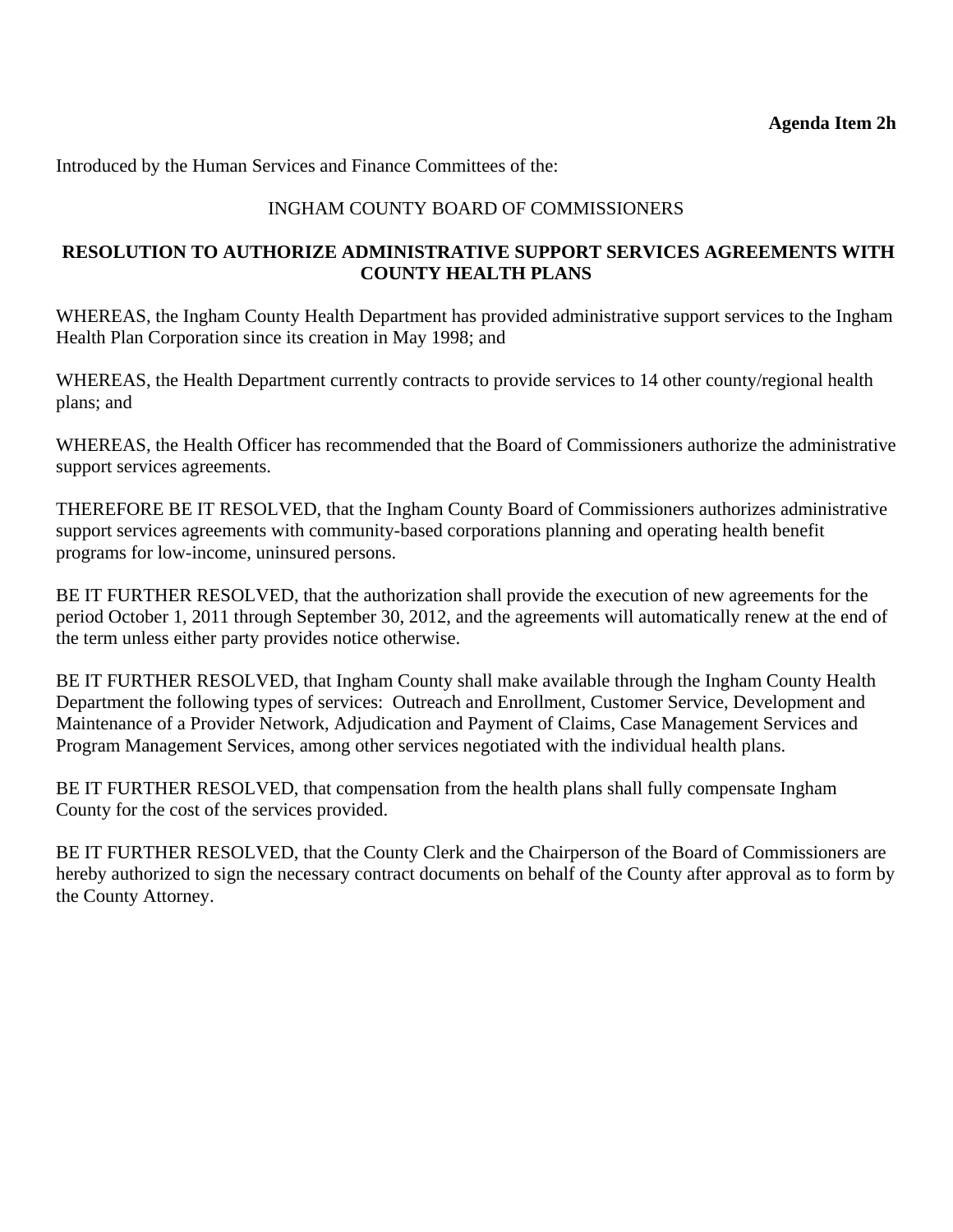## **Agenda Item 3**

<span id="page-27-0"></span>To: Human Services and Finance Committees

From: Jared Cypher, Assistant Deputy Controller

Re: Agreement with the Capital Area Transportation Authority

Date: September 1, 2011

The Ingham County Special Transportation Millage was reauthorized at 48/100 (.48) of one mill, \$.48 per thousand dollars of state taxable valuation for a period of five years (2011-2015) in the August 3, 2010 election.

This resolution authorizes the second amendment to the agreement with the Capital Area Transportation Authority (CATA) for the time period of January 1, 2011 through December 31, 2015; specifically the scope of services which will be effective from October 1, 2011 through September 30, 2012. Under the agreement, CATA will continue to utilize special transportation millage funds to provide CATA Rural Services (CRS), providing a minimum of 79 hours per day of service to the residents of Ingham County who reside outside of the boundaries of the urbanized area, as well as operate service for persons with disabilities, known as CATA Spec-Tran.

For the period October 1, 2011 through September 30, 2012 the County will reimburse CATA as set forth in the attached Scope of Services. The amount to be reimbursed will not exceed the amount of millage funds available. A maximum of \$2,590,451 will be used to pay the actual expenses of operating, administrating and marketing Spec-Tran. A maximum of \$625,000 of the funds will be used to pay for the actual expenses of operating, administering and marketing CATA Rural Services.

The amount of \$108,436 will be retained by the County for the operation of a vehicle used to transport area veterans to VA Hospitals in the region in the County's 2012 Fiscal Year.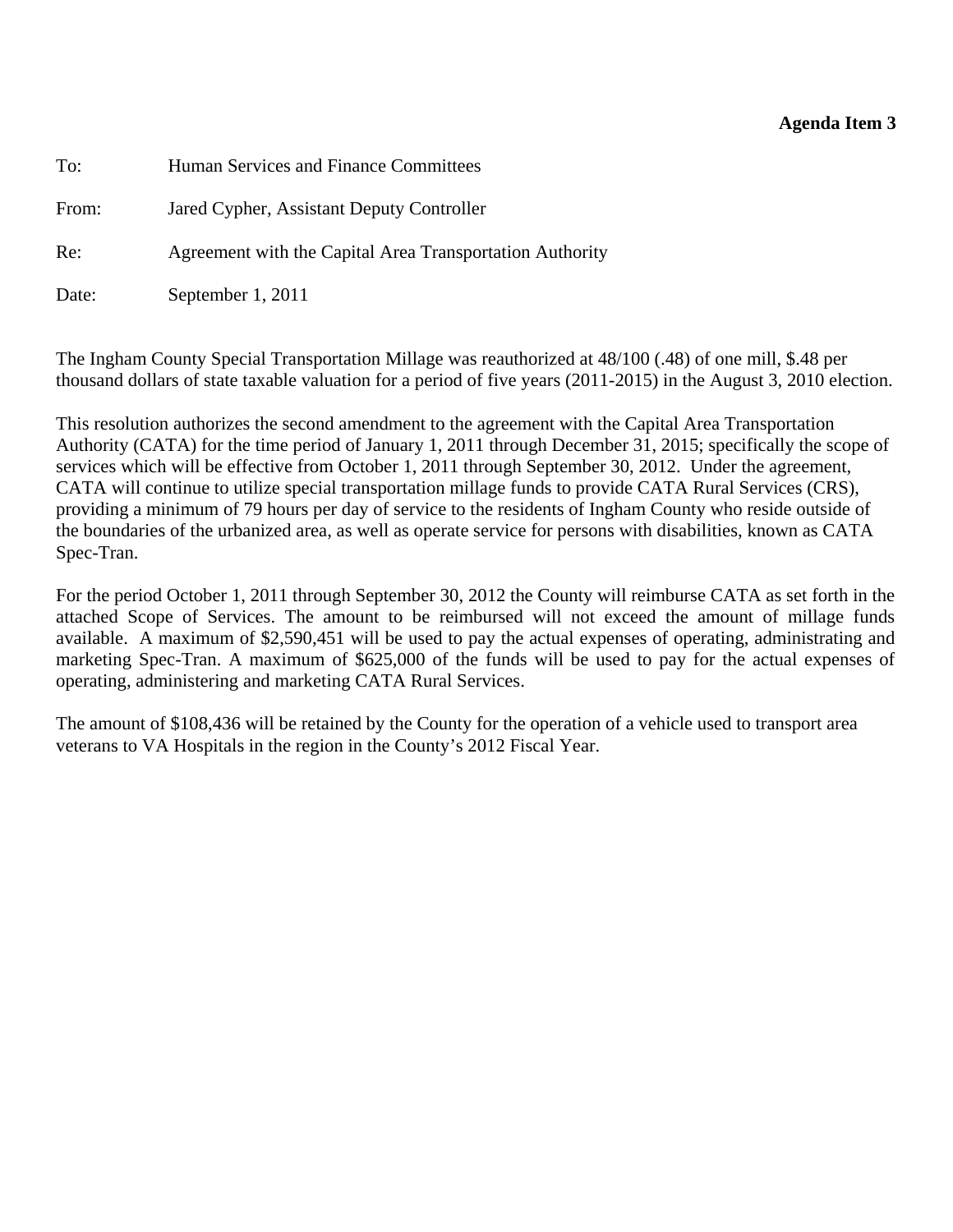## INGHAM COUNTY BOARD OF COMMISSIONERS

#### **RESOLUTION AUTHORIZING THE SECOND AMENDMENT TO THE AGREEMENT WITH THE CAPITAL AREA TRANSPORTATION AUTHORITY DATED JANUARY 1, 2011 THROUGH DECEMBER 31, 2015**

WHEREAS, an agreement was authorized with the Capital Area Transportation Authority for the period ending December 31, 2015; and

WHEREAS, in August 2010, the electorate approved a countywide public transportation millage level of 48/100 (.48) of one mill to be used for the purpose of funding a transportation system to be used primarily by elderly and disabled persons in Ingham County; and

WHEREAS, the Board of Commissioners envisioned that the revenues generated as a result of the millage levy would be turned over to the Capital Area Transportation Authority and be used to provide the transportation service.

THEREFORE BE IT RESOLVED, that the Ingham County Board of Commissioners approves an amendment to the agreement with the Capital Area Transportation Authority (CATA) which authorizes the County to pay CATA the expenses incurred for providing a public transportation system to be used primarily by elderly and disabled persons in Ingham County from revenue generated as a result of the countywide public transportation millage.

BE IT FURTHER RESOLVED, that for the period October 1, 2011 through September 30, 2012 the County shall reimburse CATA as set forth in the attached Scope of Services.

BE IT FURTHER RESOLVED, the Chairperson of the Board and the County Clerk are hereby authorized to sign the appropriate agreements and documents necessary to implement the above, subject to approval as to form by the County Attorney.